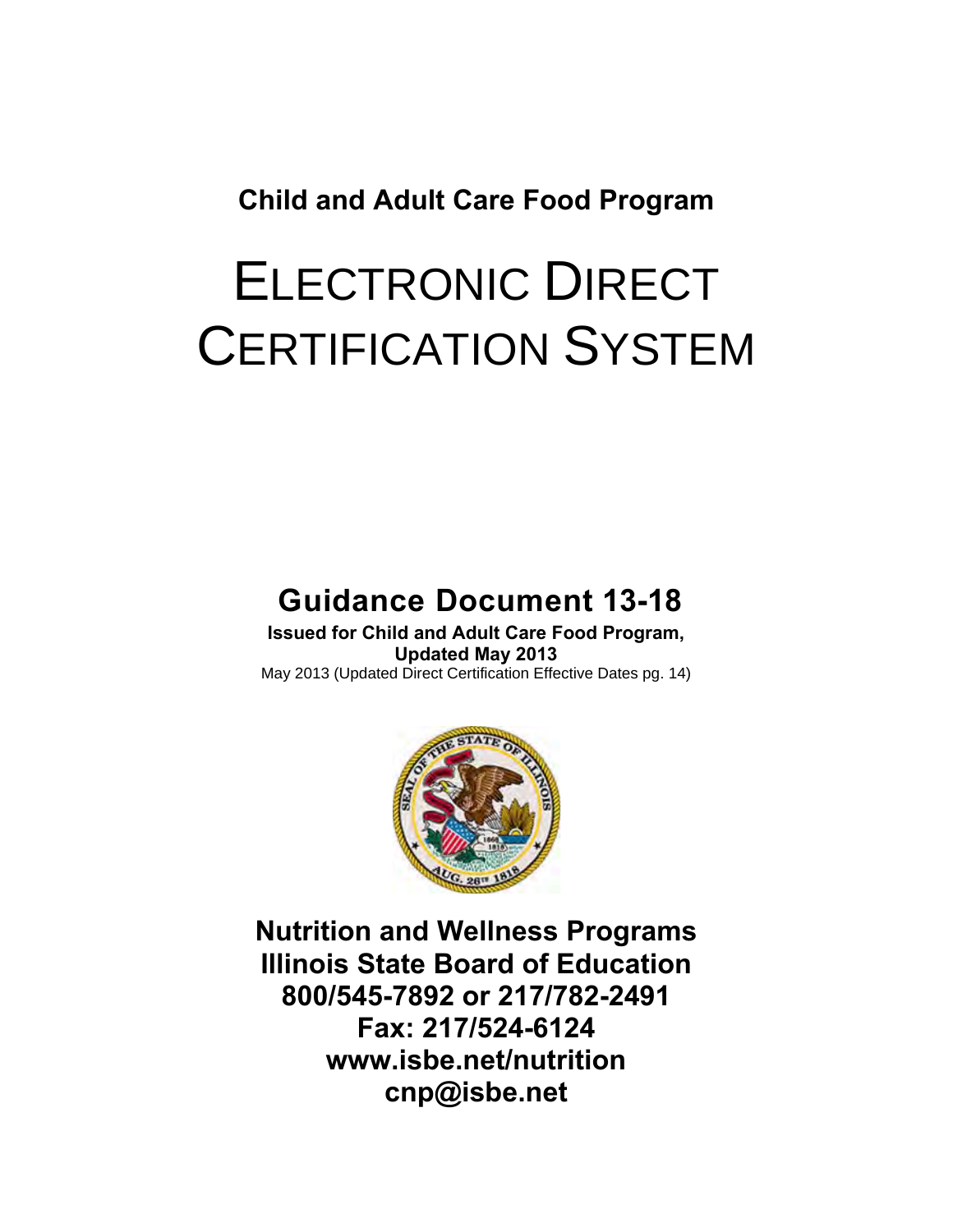# **IMPORTANT**

This document was updated to follow the regulations of the Child and Adult Care Food Program (CACFP). It was originally written for sponsors of the National School Lunch Program, which is why all computer screens are written for local educational agencies (LEAs). This will not impact your use of the Electronic Direct Certification System.

In accordance with Federal law and U. S. Department of Agriculture policy, this institution is prohibited from discriminating on the basis of race, color, national origin, sex, age, or disability. To file a complaint of discrimination, write USDA, Director, Office of Adjudication, 1400 Independence Avenue, SW, Washington, DC 20250-9410 or call 866/632-9992 (voice). Individual who are hearing impaired or have speech disabilities may contact USDA through the Federal Relay Service at 800/877-8339; or 800/845-6136 (Spanish). USDA is an equal opportunity provider and employer.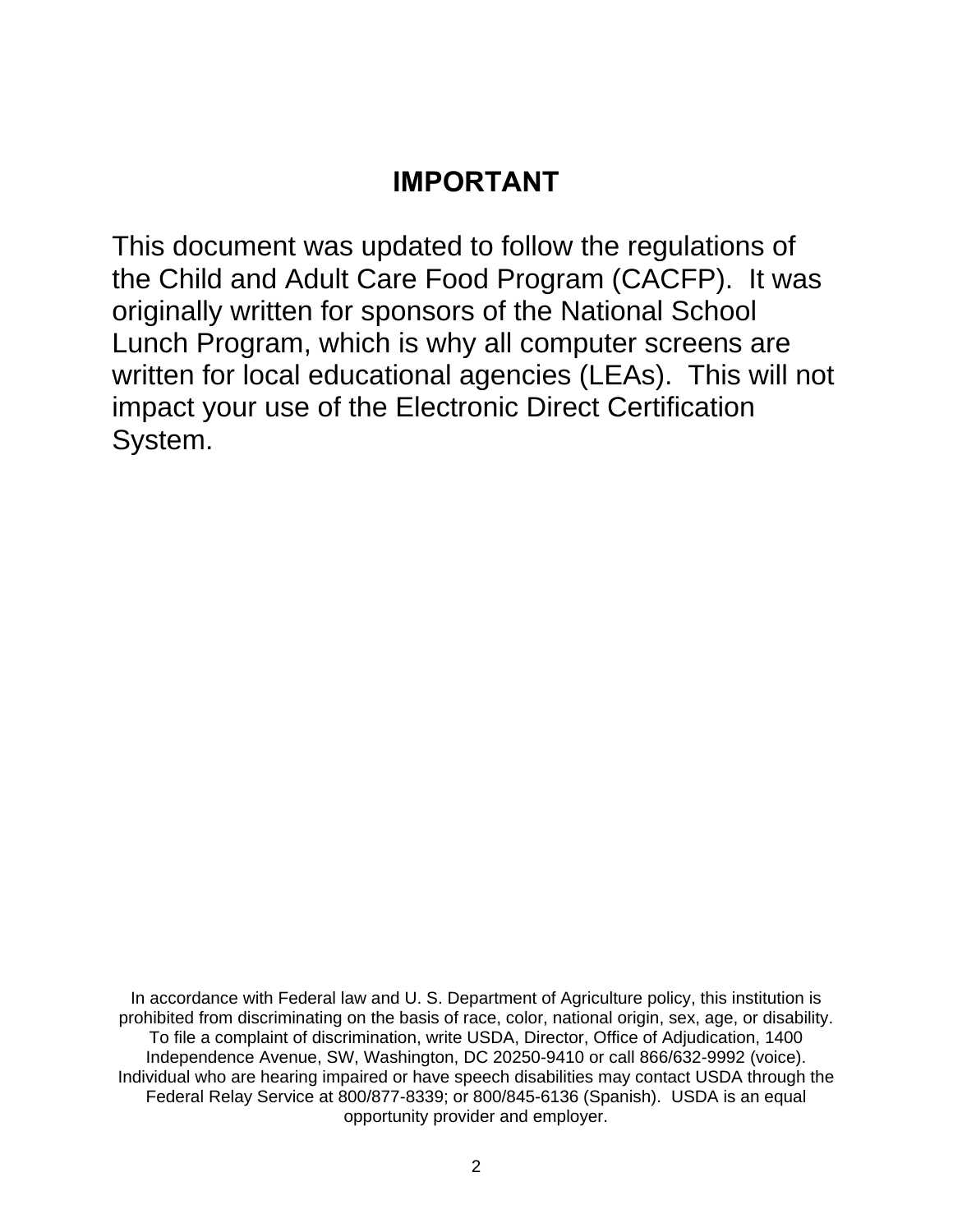# **Table of Contents**

| Annual Match (For Only Public School Districts and Child Care Centers When Enrolled in |  |
|----------------------------------------------------------------------------------------|--|
|                                                                                        |  |
|                                                                                        |  |

### **Appendices**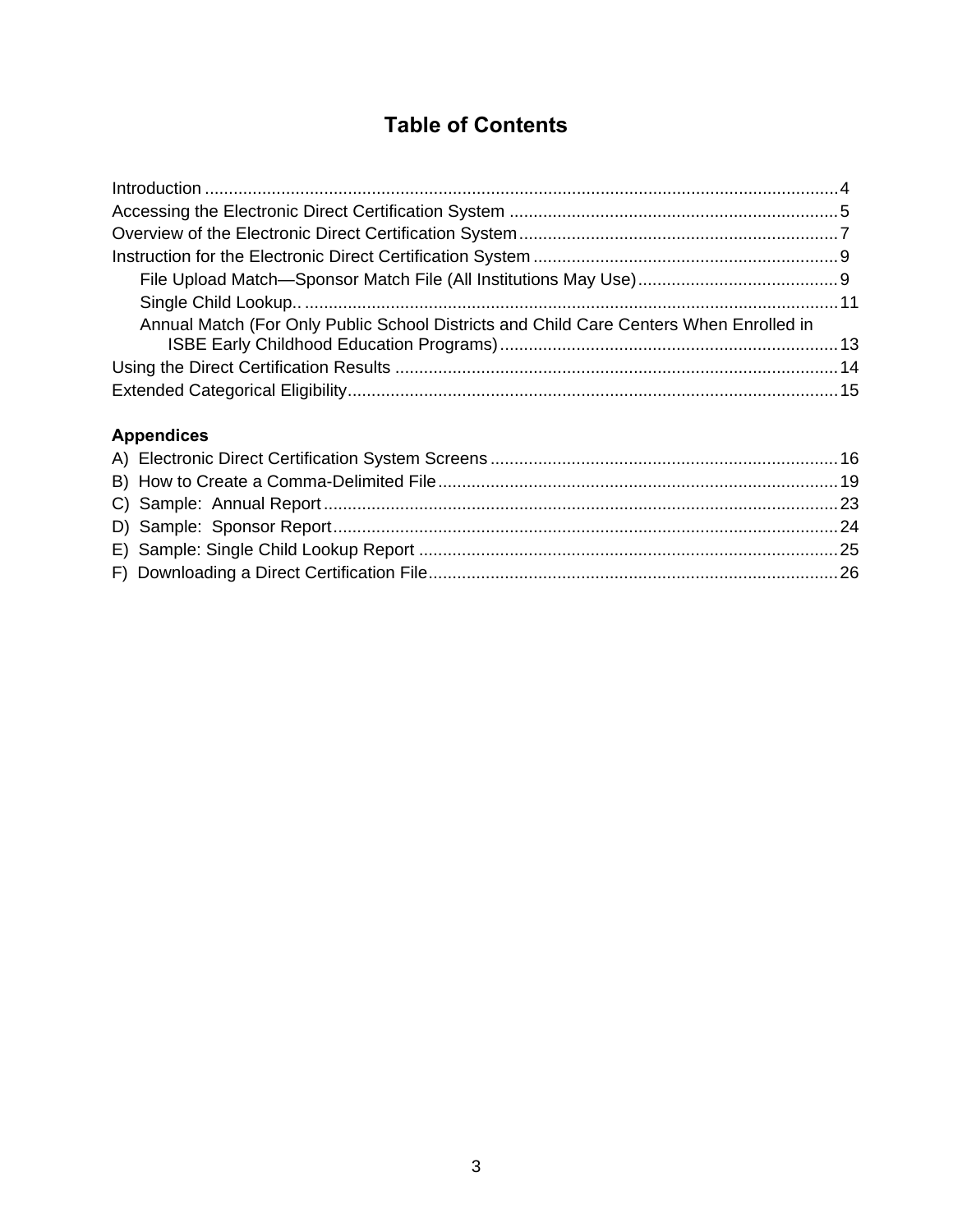# **Introduction**

**What is Direct Certification?** It is a simplified way to determine which children are eligible for free meal benefits based on the Supplemental Nutrition Assistance Program (SNAP) (formerly the Food Stamp Program) and/or the Temporary Assistance to Needy Families (TANF). Currently, if a family completes a Household Eligibility Application with a valid SNAP or TANF number the application is approved in the free category. With Direct Certification you can check to see if a child is receiving those benefits with information provided directly by the agency administering those programs. Once you find a child through the Direct Certification process a Household Eligibility Application does NOT have to be completed.

**What is the Electronic Direct Certification System?** The Illinois State Board of Education in cooperation with the Illinois Department of Human Services (IDHS), the agency administering SNAP and TANF, has developed an internet system which allows you to check children enrolled at your institution directly to the SNAP and TANF data base. This system is the only method to identify children receiving SNAP or TANF benefits. The Direct Certification process can only be conducted via this electronic system on the internet. Step by step instructions are included in this guidance.

**What must a CACFP institution agree to when using Direct Certification?** Because the Direct Certification data base includes names and personal information about persons throughout the entire state of Illinois who receive SNAP or TANF benefits, **your institution's staff must agree to**:

- Do NOT use the Direct Certification process to verify SNAP or TANF numbers submitted on Household Eligibility Applications. Instead, follow the instructions in the Administrative handbook on how to recognize a valid case number.
- Follow all rules and regulations regarding the use of this data including confidentiality and disclosure.
- Select a person employed by your CACFP institution that will be given access to this information for the sole purpose of determining children's eligibility for free CACFP meals and/or snacks.
- Use this system to identify children for only free CACFP meals and/or snacks. Do not use children's eligibility information for any other purpose.
- Distribute and file this confidential data and reports from this system in a secure manner accessible only to the designated, authorized personnel who will use the information to identify children eligible for free meals and/or snacks.
- For the children identified through the Electronic Direction Certification System, you will ensure you have a printed, dated report showing the names of each child you will claim for free meals and/or snacks. Be sure to read and follow the section on *Using the Direct Certification Report*.
- Maintain documentation so it can be retrievable by each CACFP site and make it available to a CACFP reviewer or auditor to determine the certification of the children as members of a SNAP or TANF household was completed correctly.
- Distribute Household Eligibility Applications to children who were NOT identified free through the Direct Certification process. Make sure when distributing the Household Eligibility Application that you in no way identify children receiving free meals. It is suggested to distribute the CACFP Annual Enrollment form to all parents when application documents are given.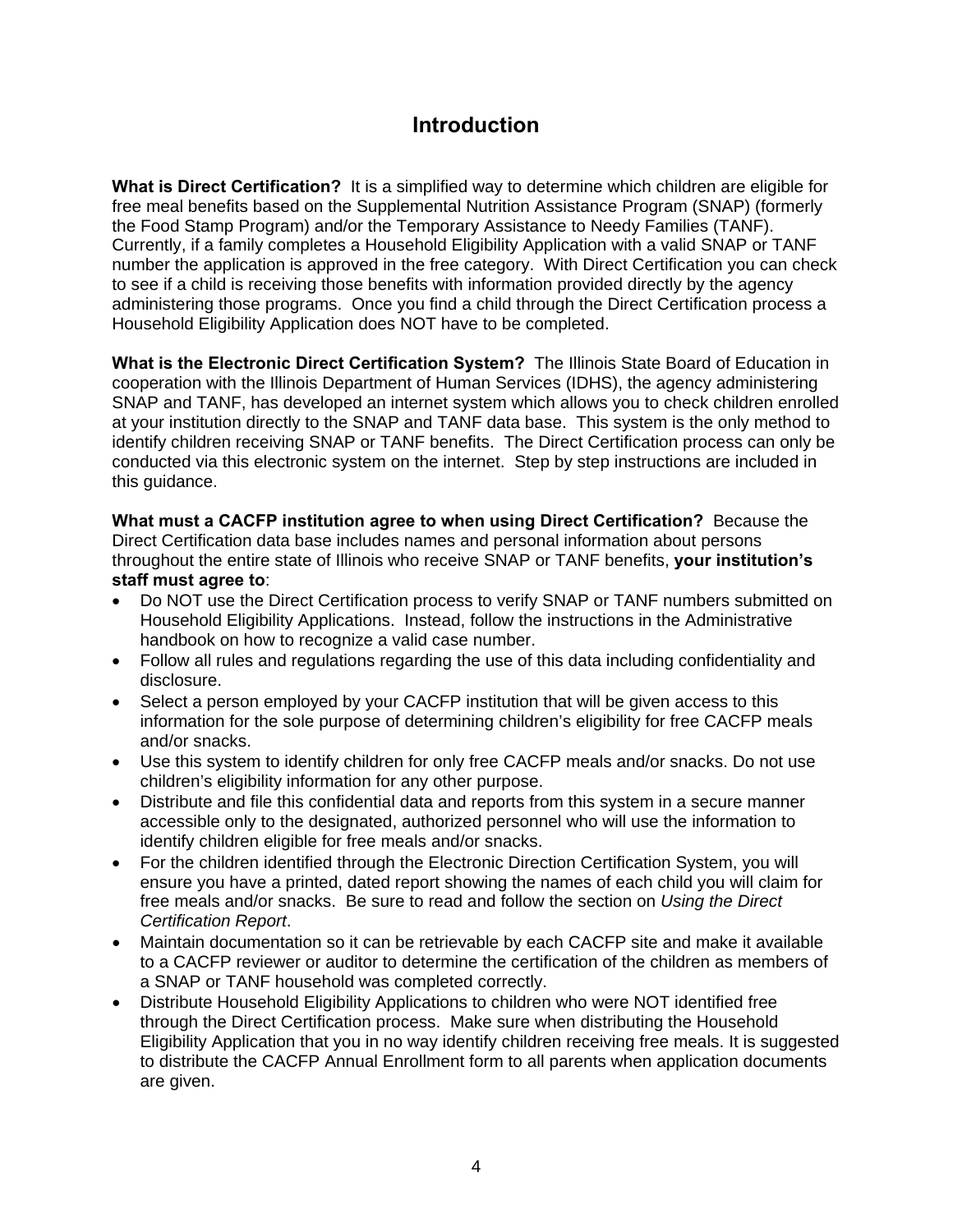### **Accessing the Electronic Direct Certification System**

You access the Electronic Direct Certification System by logging into the Illinois State Board of Education (ISBE) Web Application Security (IWAS); open Child Nutrition Application and Claim Entry System (ACES). Direct Certification is listed near the bottom of the main menu. The five steps below will easily help you find the Direct Certification link.



**Step One:** Access IWAS at [www.isbe.net](http://www.isbe.net/) or www.isbe.net/nutrition.

**Step Two:** Enter your *Login Name* and *Password* to access IWAS. For questions regarding IWAS, contact ISBE Technology Support at 217/558-3600.

| $I$ W $A$ $S$<br>M A S                   | <b>Illinois State Board of Education</b><br><b>Jesse Ruiz, Board Chair</b><br>IWAS<br>$I$ $M$ $A$ $S$<br>IWAS | Dr. Christopher Koch, State Superintendent<br>$I$ $M$ $A$ $S$<br>IWAS<br>$I$ $M$ $A$<br>IWAS                                                                                                                                                                        |
|------------------------------------------|---------------------------------------------------------------------------------------------------------------|---------------------------------------------------------------------------------------------------------------------------------------------------------------------------------------------------------------------------------------------------------------------|
| <b>ISBE Home</b>                         | <b>Already have an account? Login Here-</b>                                                                   | <b>New Partner - Sign up Now</b>                                                                                                                                                                                                                                    |
| Home<br><b>Sign Up Now</b>               | <b>Login Name</b><br><b>Password</b><br>Remember Login N                                                      | Some ISBE web-based systems require electronic signatures. You<br>can create your own logon id and password by clicking on the<br>following link. After you establish your logon, you will then have<br>the ability to request authorization to use ISBE's systems. |
| <b>Get Password</b><br><b>Contact Us</b> | <b>LOGIN</b>                                                                                                  | <b>Sign Up Now</b>                                                                                                                                                                                                                                                  |
| <b>Help</b>                              | <b>Get Password?</b><br>If you have forgotten your login name or password, click on                           | <b>Need Help?</b><br>If you need help with logging in, the sign up procedure or your                                                                                                                                                                                |
| <b>IWAS User Guide</b>                   | the link helow.                                                                                               | password, please click on the link below.                                                                                                                                                                                                                           |
| <b>IWAS Training Video</b>               | <b>Find Login/Password</b>                                                                                    | Help                                                                                                                                                                                                                                                                |
|                                          |                                                                                                               | This web site has been optimized for Internet Explorer 6.0 or above / Netscape Navigator 7.2 or above, You can download the latest<br>version of these browsers by clicking on the following icons.                                                                 |
|                                          |                                                                                                               |                                                                                                                                                                                                                                                                     |
| <b>About SSL Certificates</b>            |                                                                                                               | Copyright @ 2009 Illinois State Board of Education                                                                                                                                                                                                                  |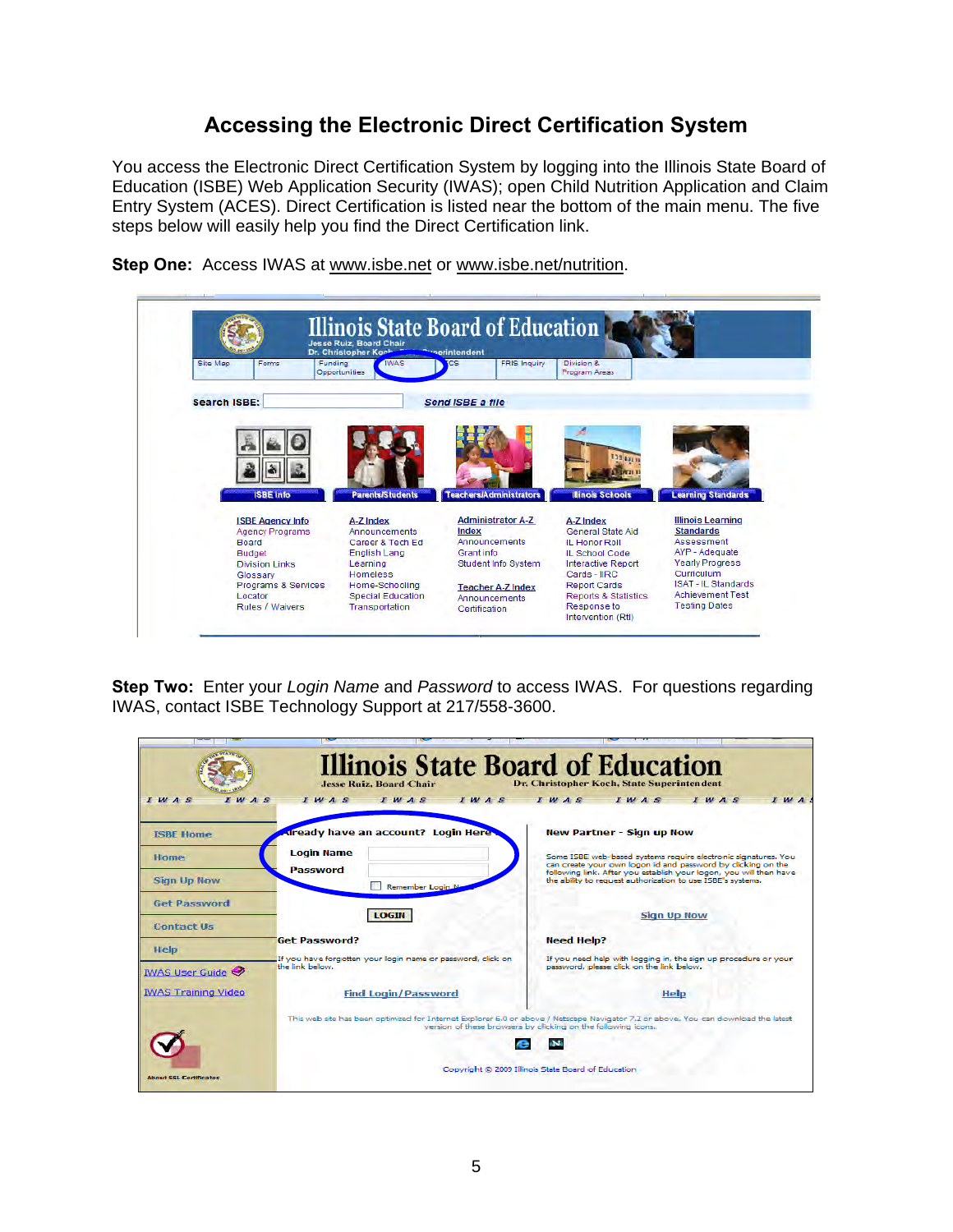

**Step Three:** Once logged in to IWAS, click on *Systems Listing* in far left margin.

**Step Four:** Select *Child Nutrition ACES*.

|                                                                             | <b>Illinois State Board of Education</b><br><b>Jesse Ruiz, Board Chair</b>                                                                                                                                                                                                                                                | Dr. Christopher Koch, State Superintendent       |
|-----------------------------------------------------------------------------|---------------------------------------------------------------------------------------------------------------------------------------------------------------------------------------------------------------------------------------------------------------------------------------------------------------------------|--------------------------------------------------|
| $I$ $M$ $A$ $S$<br>M A S<br>Login: RRAMAGE<br>Home<br><b>System Listing</b> | IWAS<br>IWAS<br>IWAS<br>My Systems<br>Below are systems that you are either authorized to use or are awaiting authorization from<br>either your district (Pending-District), ROE (Pending-ROE) or ISBE (Pending-ISBE). Once you<br>are "Authorized" to access a system, simply click on the system description to use it. | IWAS<br>IWAS<br>I W A S<br>$I$ $M$ $A$ $I$       |
| <b>Pending Sign Ups</b>                                                     | $C_{\mathbb{Z}}$<br><b>Expand/Collapse Tree</b><br>LAND HOST CHART                                                                                                                                                                                                                                                        | Click Here for Due Dates<br><b>Authorization</b> |
| <b>Pending Documents</b>                                                    | $\Box$ Claims                                                                                                                                                                                                                                                                                                             |                                                  |
| <b>Change Password</b>                                                      | - Child Nutrition - ACES                                                                                                                                                                                                                                                                                                  | $\bigcirc$<br><b>Authorized</b><br><b>HI</b>     |
| Preferences                                                                 | <b>EXISTENTIAL</b><br><b>E</b> Web                                                                                                                                                                                                                                                                                        |                                                  |
| Search                                                                      | L. ISBE Customer Information                                                                                                                                                                                                                                                                                              | $\bigcirc$<br><b>Authorized</b>                  |
| Help<br>Logout<br><b>IWAS Training Video</b>                                | Legend: 1 : System Description - Detailed   E : Due Dates   2 : Profile                                                                                                                                                                                                                                                   | <b>Want to Signup for Other Systems?</b>         |

**Step Five:** From the Main Menu of Child Nutrition ACES, select *Direct Certification*.

| <b>Illinois State Board of Education</b><br>Dr. Christopher Koch, State Superintendent<br><b>Jesse Ruiz, Board Chair</b> |
|--------------------------------------------------------------------------------------------------------------------------|
| <b>Child Nutrition ACES</b><br><b>Application and Claim Entry System</b>                                                 |
| <b>Application and Claims</b>                                                                                            |
| <b>Upload Batch Files</b>                                                                                                |
| <b>Claims Analysis</b>                                                                                                   |
| <b>Nutrition Programs Calendar</b>                                                                                       |
| <b>DCFS Data</b>                                                                                                         |
| <b>IDHS Data</b>                                                                                                         |
| <b>CAC Home Site Lookup</b>                                                                                              |
| <b>CONSTRUCTION</b>                                                                                                      |
| <b>Direct Certification</b>                                                                                              |
| <b>Close Window</b>                                                                                                      |
| Copyright®, Illinois State Board of Education                                                                            |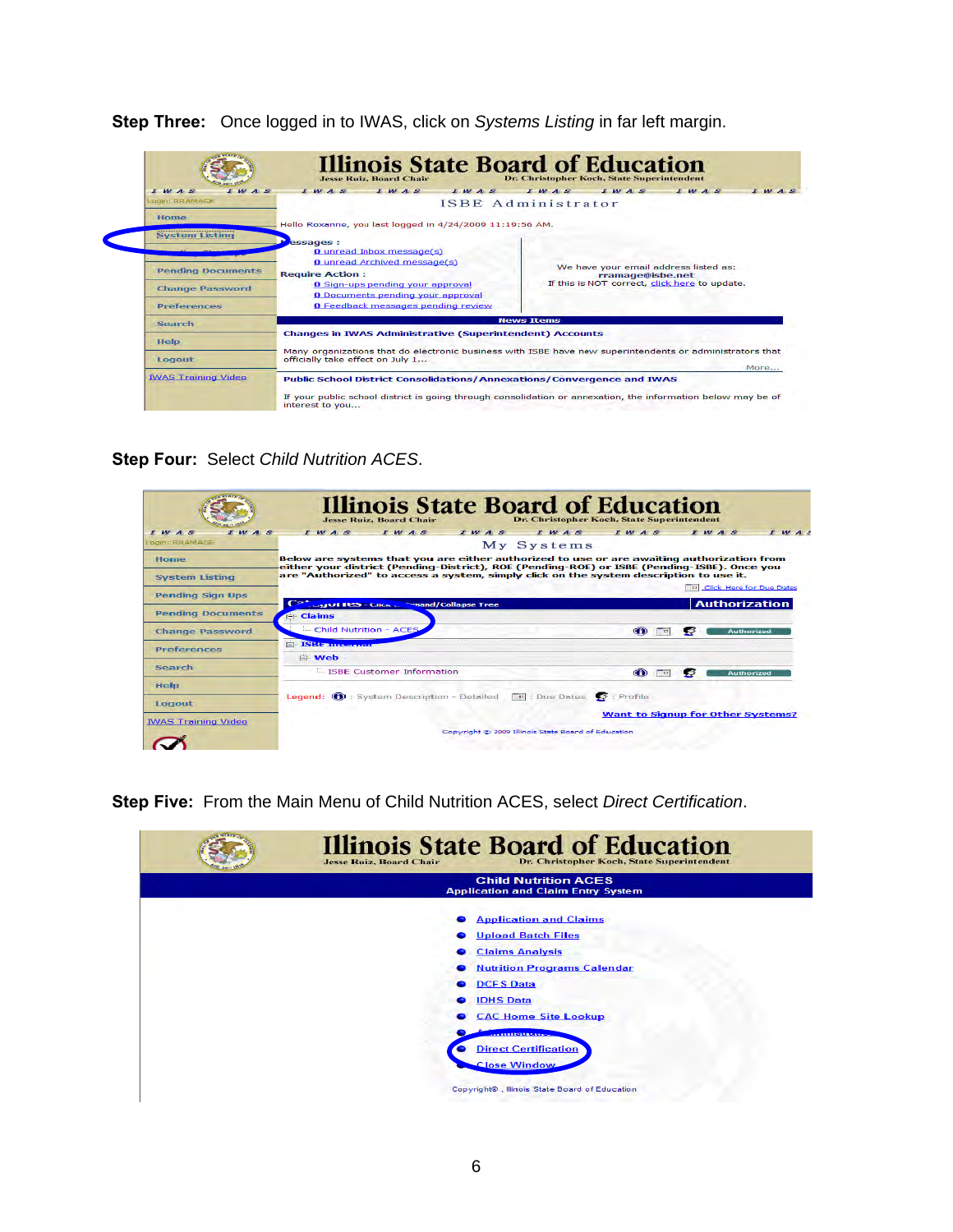# **Overview of the Electronic Direct Certification System**

Once you are in the *Electronic Direct Certification System,* you will select from the main menu on the upper left hand corner of the screen.

- Home
- File Upload Match
- Single Child Match
- Download Files
- Contact Us

Clicking on each menu item will open a screen with instructions. Appendix A of this guidance document contains the screen shots showing the instructions.

#### **Three Different Ways to Directly Certify Children**

The system can be used in three different ways to obtain eligibility information for children within your institution. Below is a **very brief overview** of the three methods. You must read and follow the complete step-by-step instructions, provided in this guidance, when completing the actual Direct Certification process.

#### 1) File Upload Match—Sponsor Match (All Institutions May Use this Method)

All institutions may upload a comma-delimited file with the child's first name, last name, and if available, gender, birth date, and an optional field for unique identifier (each record must have a carriage return between them) to the Electronic Direct Certification System. Instructions on how to create a comma-delimited file are available in Appendix B. The *File Upload Match—Sponsor Match* will create a Sponsor Report which will identify children from the uploaded file that are receiving SNAP and/or TANF benefits.

2) Single Child Match (All Institutions May Use this Method)

All institutions may also search for a single child who receives SNAP or TANF benefits to determine free eligibility for the Child Nutrition Programs. This method allows for individual children to be searched for in the system by entering either their Department of Human Services (DHS) case identification number or their first and last name and optional city.

#### 3) Download Files—Annual Match (Only for Public Schools and Child Care Centers When Enrolled in ISBE Early Childhood Education Programs)

Public school districts have access to ONE *Annual* Report each school year. The *Annual* Report is available around July 1. The *Annual* Report identifies children enrolled in the Student Information System (SIS) the previous school year for their district that are receiving SNAP or TANF benefits.

#### **Direct Certification Report**

No matter which of the three methods of Direct Certification you use, it will yield a Direct Certification Report. The report(s) created will provide exact matches and close matches. Institutions should go through both the exact matches and the close matches to determine whether those children listed are the children that are actually enrolled at your institution.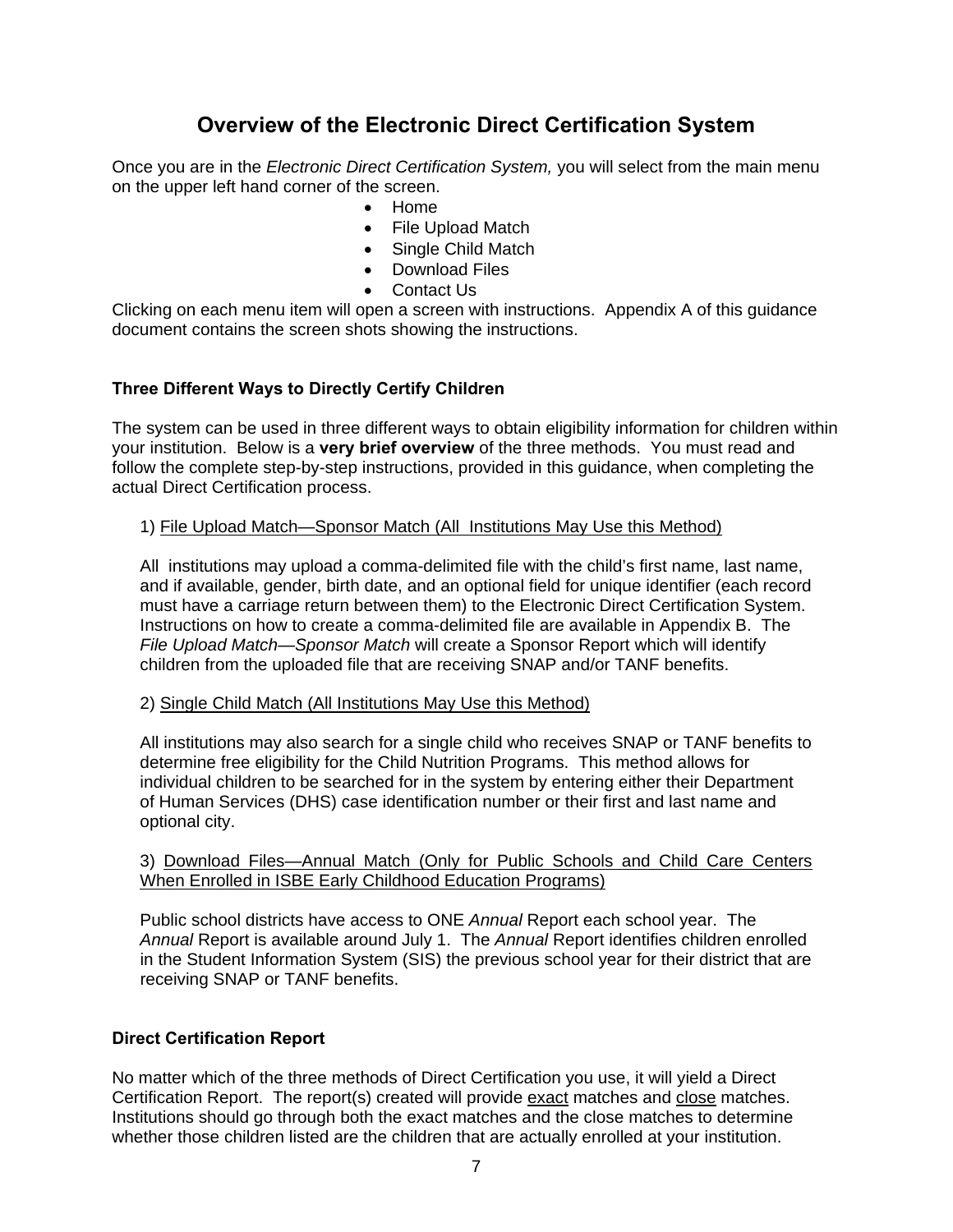#### **No Household Eligibility Applications**

When a child is identified on the Direct Certification Report, a Household Eligibility Application is NOT needed. The printed report is your documentation to claim that child for free meal and snack benefits. You are still required to have a CACFP Annual Enrollment Form on file to claim meals for any child, regardless of eligibility category.

#### **Recordkeeping and Reporting Requirements**

Even though children eligible through the Direct Certification process will not have a Household Eligibility Application, other record keeping and reporting requirements are the same as those with applications. The number of children eligible for free program benefits as a result of Direct Certification must be included on your *Master List of Enrolled Children* (ISBE 67-95). The number of free eligibles on your Claim(s) for Reimbursement will include children directly certified; those with completed and approved Household Eligibility Applications; those given extended categorical (automatically) eligibility based on a sibling's Direct Certification or Household Eligibility Application (please see the section on *Extended Categorical Eligibility* in this guidance), and those categorically eligible based on Head Start or Even Start enrollment.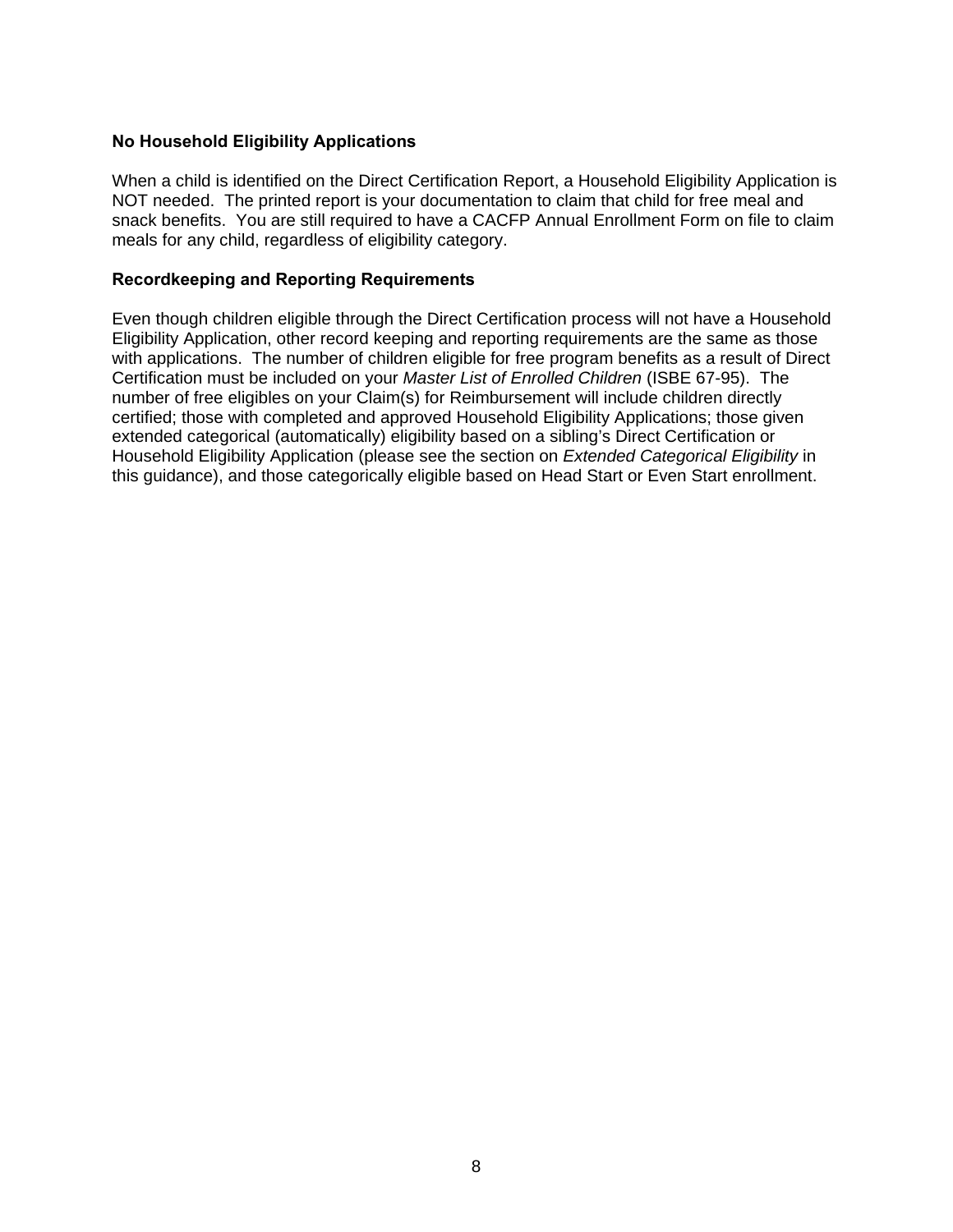# **Instructions for the Electronic Direct Certification System**

Review the step-by-step instructions for the three types of matches to determine which ones will work best for your program. You are not required to use the same method every time.

# **File Upload Match—Sponsor Match File (All Institution May Use)**

All institutions may create and upload a comma-delimited file with children's first names and last names, and if available gender, birth date, and optional field for a unique identifier (use a carriage return between each record) to the Electronic Direct Certification System. **For additional information on how to create a comma-delimited file, reference Appendix B.**

Once your file is uploaded and compared to the data base, a *Sponsor Report* is created to identify children on the sponsor-created upload file that are receiving SNAP and/or TANF benefits. A sample *Sponsor* Report is available as *Appendix D.* Since this sample report includes *real data*, some information is blocked-out on the report (name, address, and last digits of case number) to protect the confidential information. If you have more than one location, please keep the children from each facility on separate reports. There are no limits to the number of files that may be uploaded to the Electronic Direct Certification System.

**To use the File Upload Match—Sponsor Match File, follow the seven steps below after you log into the** *Electronic Direct Certification System***.** 

| <b>Illinois</b> State<br><b>Board of Education</b>                                                                        | <b>Illinois State Board of Education</b><br>3835100                                                                                                                                                                                                                                                                                                                                                                                   |
|---------------------------------------------------------------------------------------------------------------------------|---------------------------------------------------------------------------------------------------------------------------------------------------------------------------------------------------------------------------------------------------------------------------------------------------------------------------------------------------------------------------------------------------------------------------------------|
| <b>Step</b><br><b>File Upload Match</b><br><b>One</b><br><b>Download Files</b><br><b>Contact Us</b><br><b>Change RCDT</b> | TIMBOU<br>User Id: rramage RCDT: 34-049-00-6002 - Zion Elem Sch Dist 6<br><b>File Upload Match</b><br>An LEA may upload student information to the Electronic Direct Certification<br>System. The system compares student information with SNAP/TANF data.<br>Matched student information will be available in a report or downloadable file<br>on the Download Files page. A report created by the LEA with an uploaded              |
|                                                                                                                           | student file is named Sponsor File with the appropriate date. There is no limit<br>to the number of file uploads by an LEA. Once the system has completed the<br>match, you will be automatically transferred to the Download Files page. The<br>most current file will be the bottom file.<br>The file format for this upload file match must be a comma delimited file with<br>the following fields:<br>· First name<br>· Last name |
|                                                                                                                           | • Gender (F=female, M = male)<br>· Birth date (month/day/year, 01/01/1970)<br>Refer to the Direct Certification Guidance Document which is located here for<br>complete information on creating a comma delimited file or if you are unable to<br>provide the four required fields.<br><b>Step</b><br>Select a File to Us<br><b>Two</b><br>Select File<br>C:\Documents and Settings tramage\Des<br>Browse                             |
|                                                                                                                           | <b>Step</b><br>Upload<br><b>Three</b>                                                                                                                                                                                                                                                                                                                                                                                                 |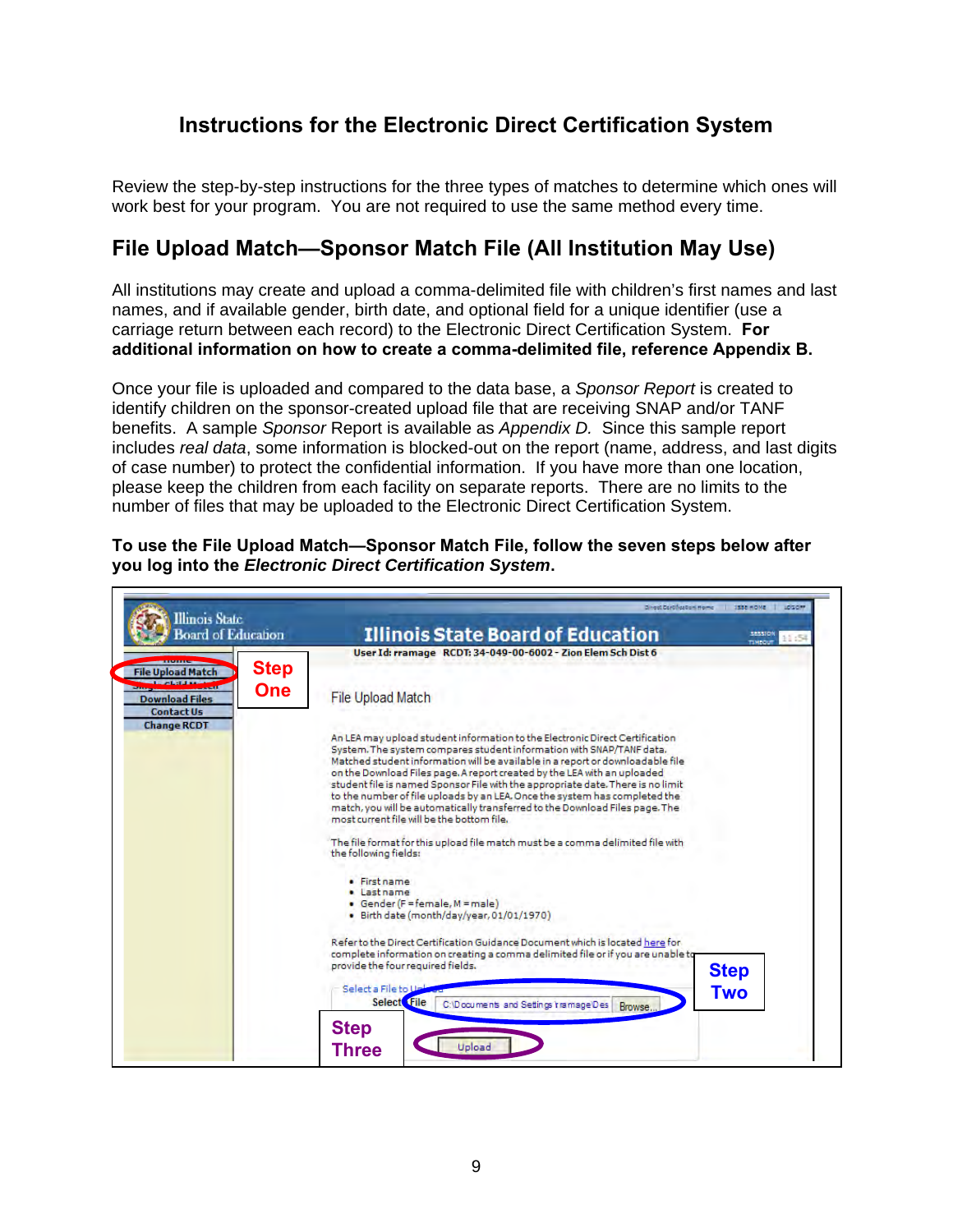Sponsor Match—Step One: Select *File Upload Match* from the main menu on the upper left hand corner of the *Electronic Direct Certification System.*

Sponsor Match—Step Two: In the center of the page, click *Browse* to select a file to upload. Find the comma-delimited file you created and saved to your computer for this upload; click *Open*.

Sponsor Match—Step Three: The name of the file will appear in the *Select a File* area of the screen; click on *Upload*.

Sponsor Match—Step Four:The system will process your request. Once complete, you will automatically be taken to the *Download Files* screen. The name of each file uploaded will be listed as a *Sponsor File* with the date and time. The most recent *Sponsor Match Report* is the file on the bottom of the list.

Sponsor Match—Step Five: Select *Print*, you will see a preview screen of the *Sponsor Match Report*. This is the results of comparing your uploaded file to the *Electronic Direct Certification System*. Both exact and close matches will be displayed in separate groups. You will need to click the printer icon at this time to get a printed copy of the *Sponsor Match Report*. After printing, close that screen. Review the printed list of children, and determine if any of the matches are children enrolled in your program. It is recommended to line through all children that are not enrolled at your center. **Remember, you must print a copy of the** *Sponsor Match Report* **as shown in** *Appendix D* **of this guidance as documentation to claim children's meals and snacks in the free category.** 

Sponsor Match-Step Six (Optional): Follow if you have electronic computer system for children's eligibility. Select *Download* to obtain the data, shown on the *Sponsor Match Report*, in a format that may be uploaded to your computer system used to maintain eligibility information. For more information about downloading a file with the *Electronic Direct Certification System*, please reference *Attachment F*, *Downloading a File*. **Do not print the download file, it cannot be used to document eligibility—it is not an official dated report**.

Sponsor Match—Step Seven: Each child that appears on the *Sponsor Report* and is currently enrolled in your institution must be recorded on the *Master List for Enrolled Children (ISBE 67- 95).* **A Household Eligibility Application is NOT needed for these children. They are approved free for twelve months.**

**SPECIAL NOTE**: If only one child in a family matches to the *Electronic Direct Certification System*, please refer to the section on *Extended Categorical Eligibility* in this guidance to find out how the other children in that same family qualify for free meal benefits.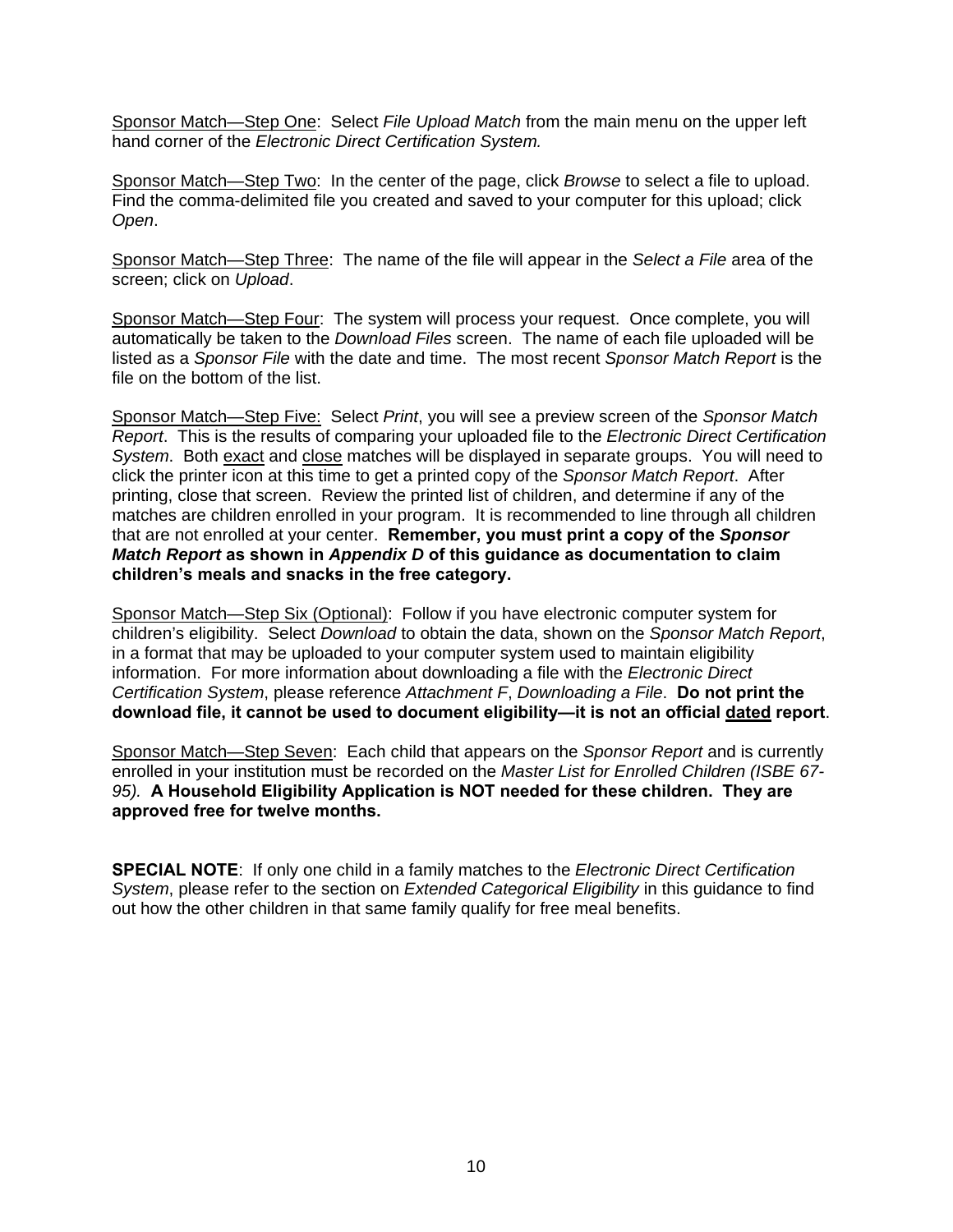# **Single Child Lookup (All Institution May Use)**

The *Electronic Direct Certification System* also allows you to complete a search for an individual child. You may search using the SNAP or TANF case number or on first name and last name with an optional city. The *Single Child Lookup Report* will show the child you entered via the Single Child Lookup System and *Added to the Report*. Several children can be looked up using the Single Child Lookup and added to the same report. All children listed on the *Single Child Lookup* Report receive SNAP or TANF benefits and are eligible for free meal benefits if enrolled at your institution. A sample *Single Child Lookup* Report is available as *Appendix E*. Since this sample report includes real data, some information is blocked-out (name, address, and last digits of case number) on report to protect confidential information. There are no limits to the number of single child lookups that an institution may conduct via the Electronic Direct Certification System. You can go into the system at any time to look up a child. We do request you limit each *Single Child Lookup* Report to include no more than eight children per report. If you have more than one facility, please keep the children from each facility on separate reports.

**Remember**, most often you will try to match the name of the child with the *Single Child Lookup*, because you will not have the SNAP or TANF case number. You **cannot** collect the SNAP or TANF case number on a Household Eligibility Application and then use the *Single Child Lookup* to **verify** that case number. The *Electronic Direct Certification System* cannot be used to verify information on the Household Eligibility Application. The only way you can use this lookup method to check a SNAP or TANF case number is if you had received that number on the previous year's Household Eligibility Application or the number was on another document you collected for other purposes.

**To use the Single Child Lookup, follow the four steps below after you log into the**  *Electronic Direct Certification System***.** 

| <b>Illinois State</b><br><b>Board of Education</b>                                                             | <b>Direct Earthfication Home</b><br><b>Illinois State Board of Education</b>                                                                                                                                                                                                                                                                                                                                                                                                                                                                                                                                                                                                                                                                                                                                                                                                                                                       | ISEE HOME<br>LOGOFF<br>SESSION<br>19:51<br>TIMEDUT |
|----------------------------------------------------------------------------------------------------------------|------------------------------------------------------------------------------------------------------------------------------------------------------------------------------------------------------------------------------------------------------------------------------------------------------------------------------------------------------------------------------------------------------------------------------------------------------------------------------------------------------------------------------------------------------------------------------------------------------------------------------------------------------------------------------------------------------------------------------------------------------------------------------------------------------------------------------------------------------------------------------------------------------------------------------------|----------------------------------------------------|
| Home<br><u>rue Upload Maten</u><br><b>Step</b><br><b>Single Child Match</b><br><b>One</b><br><b>Contact Us</b> | User Id: RCDT582 RCDT: 04-101-12-2022 - Harlem Unit Sch Dist 122<br>Single Child Match<br>An LEA may look up a single student using two different search criteria:<br>1. SNAP/TANF case number or<br>2. first name, last name, and city.<br>When you look up a single child by Case Number, use the SNAP/TANF 10-13<br>digit case number.<br>When you look up a single child by Name and Address, the first and last name<br>are required fields. The city is an optional field.<br>Lists with child(ren) that match exactly or that are close will appear. Each LEA<br>must select the child(ren) that is (are) enrolled in their school by selecting Add<br>to Report. When the LEA completes their search, select Edit Report to review<br>the children names or Print F<br>et for your records.<br>Select <b>Search Criteria</b><br><b>Step</b><br>Case Number Nt <sup>2</sup> ne and Address<br><b>Two</b><br>Search Criteria |                                                    |
|                                                                                                                | <b>Case Number</b><br>Search                                                                                                                                                                                                                                                                                                                                                                                                                                                                                                                                                                                                                                                                                                                                                                                                                                                                                                       |                                                    |

Single Child Lookup—Step One: Select *Single Child Match* from the main menu on the upper left hand corner of the *Electronic Direct Certification System.*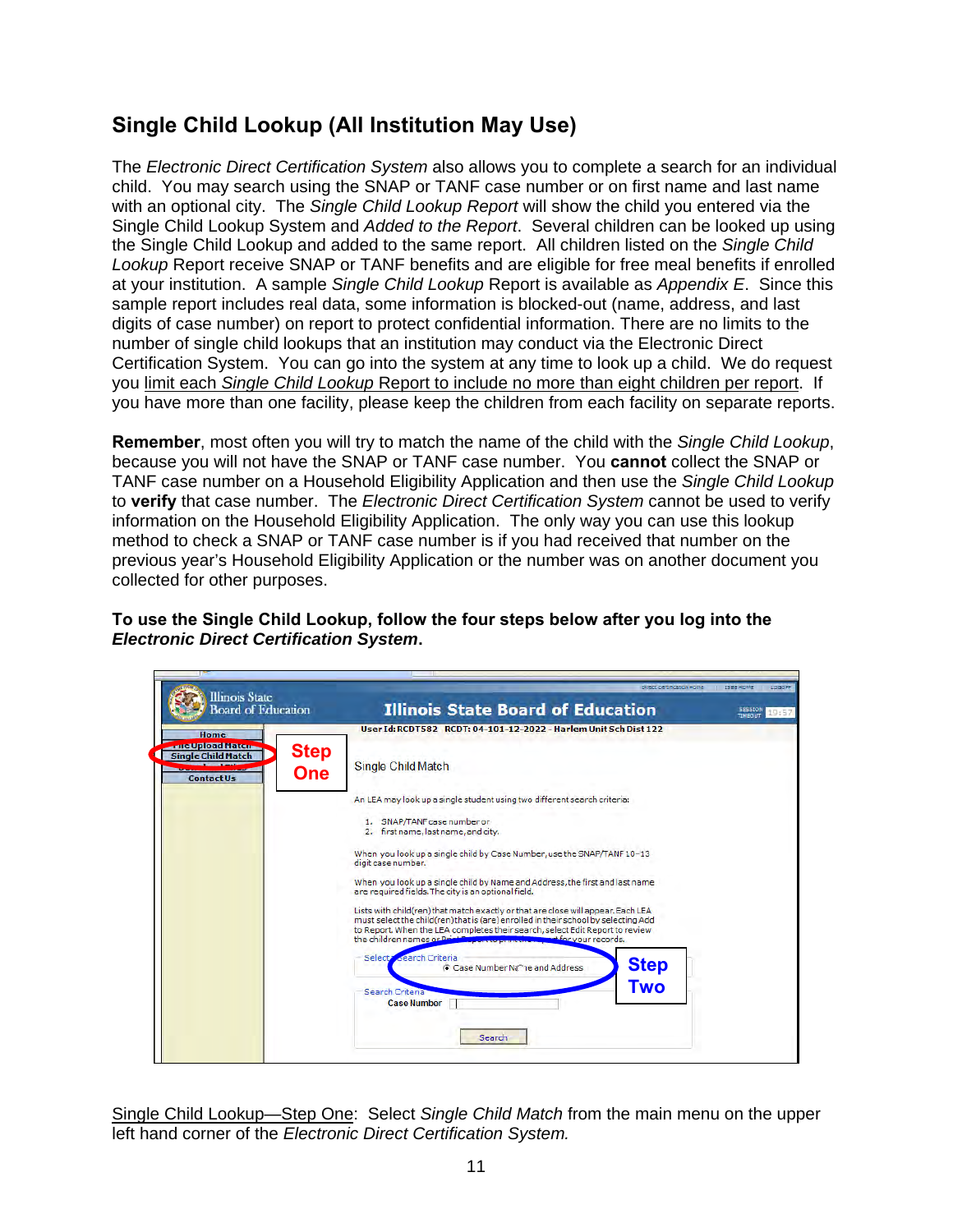Single Child Lookup—Step Two: Select *Case Number* or *Name and Address* to search for an individual child. Enter the required data: the 10–13 digits SNAP/TANF case number or first and last name with an optional city. Click *Search.*

Single Child Lookup—Step Three: The results of each search will appear on the screen. Both exact and close matches will be displayed in separate groups. Review the list of children, and if a match is found (a child is enrolled in your institution), select *Add to Report.* In the sample screen shot below confidential information including child's name, address, and last digits of case number, has been blocked-out of the report.

| <b>Exact Matches</b> |                |                       |                       |                                       |                             |
|----------------------|----------------|-----------------------|-----------------------|---------------------------------------|-----------------------------|
| <b>Name</b>          | <b>Address</b> | <b>Birth Date Sex</b> | Case<br><b>Number</b> |                                       |                             |
|                      |                | 05/18/1992 M          | 94-112-22             | Add To Report                         | <b>Step</b><br><b>Three</b> |
|                      |                | 08/28/1993 M          |                       | 96-208-22- Add To Report              |                             |
|                      |                |                       |                       | 07/27/2006 M 94-208-22- Add To Report |                             |
|                      |                |                       |                       | 10/25/1996 M 94-228-22- Add To Report |                             |
|                      |                |                       |                       | 05/17/2000 M 94-109-22- Add To Report |                             |
|                      |                |                       |                       | Internet                              |                             |

Single Child Lookup—Step Four: Once a child is added to a report, the following choices will appear right above the report: *Edit Report, Print Report, or Clear Report.* 

- *Edit Report:* A list of the children added to the report will appear. From this screen, a child may be removed from the report if not enrolled at your child care institution.
- *Print Report:* Select *Print* to obtain a copy for your records. A paper copy of this report is required for a child to receive free meal benefits.
- *Clear Report*: This selection will remove all children from the report to begin a new report.

All the children on the *Single Child Lookup Report* and enrolled at your child care center must be recorded on the *Master List for Enrolled Children (ISBE 67-95).* **A Household Eligibility Application is NOT needed for these children. They are approved free for twelve months.**

**SPECIAL NOTE**: If only one child in a family matches to the *Electronic Direct Certification System*, please refer to the section on *Extended Categorical Eligibility* in this guidance to find out how the other children in that same family qualify for free meal benefits..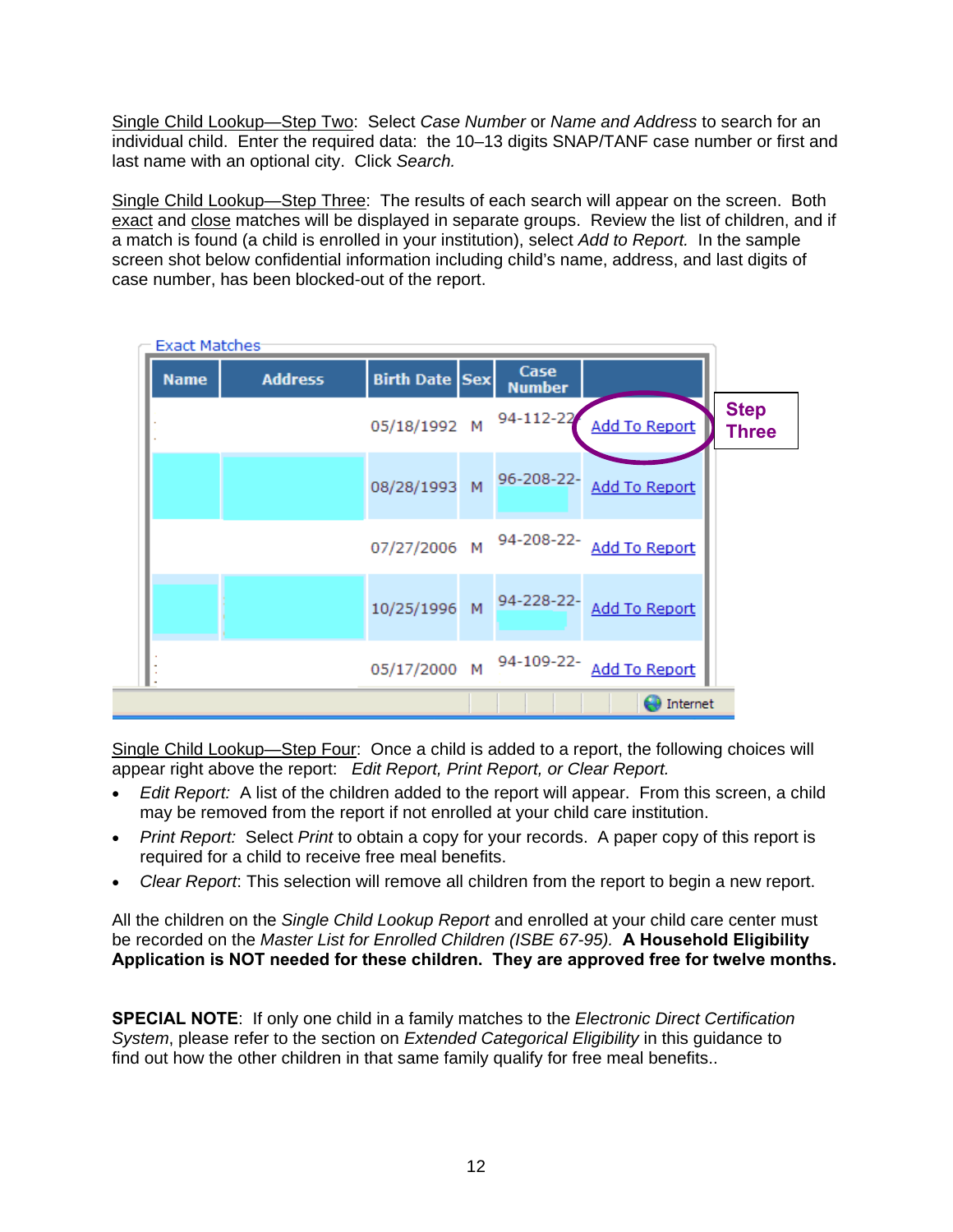# **Annual Match (For ONLY Public School Districts and Child Care Centers When Enrolled in ISBE Early Childhood Education Programs)**

Only public schools districts and ISBE Early Childhood Education centers will have access to ONE *Annual* Report each school year. The *Annual* Report for public schools will be available near July 1. The *Annual* Report will identify students enrolled in the Student Information System (SIS) for their district that are receiving SNAP or TANF benefits. A sample *Annual* Report is available as *Appendix C*. This method allows schools and Early Childhood Education centers to print and download the Annual Report.

#### **To obtain the** *Annual* **Match, once in the** *Electronic Direct Certification System* **follow the four steps below**.

Annual Match—Step One: Select *Download Files* from the main menu on the upper left hand corner of the *Electronic Direct Certification System.* 



Annual Match—Step Two: Select *Print* to obtain a hard copy of the *Annual Match Report*. You must print from *Annual Report* by selecting the print button. Be sure you print the report, not the downloaded file. The report will contain the first date of eligibility. This report will contain exact and close matches.

Annual Match—Step Three (Optional): Select *Download* to obtain the *Annual Match Report*  data in a data format that may be uploaded to a Point of Sale (POS) Computer System or other system used to maintain eligibility information for the School-Based Child Nutrition Programs. For more information about downloading a file with the *Electronic Direct Certification System*, please refer to *Attachment F*, *Downloading a Direct Certification File*.

Annual Match—Step Four: Each child that appears on the *Annual Match* and is currently enrolled in your institution must be recorded on the *Master List for Enrolled Children (ISBE 67- 95).* **A Household Eligibility Application is NOT needed for these children. They are approved free for twelve months.**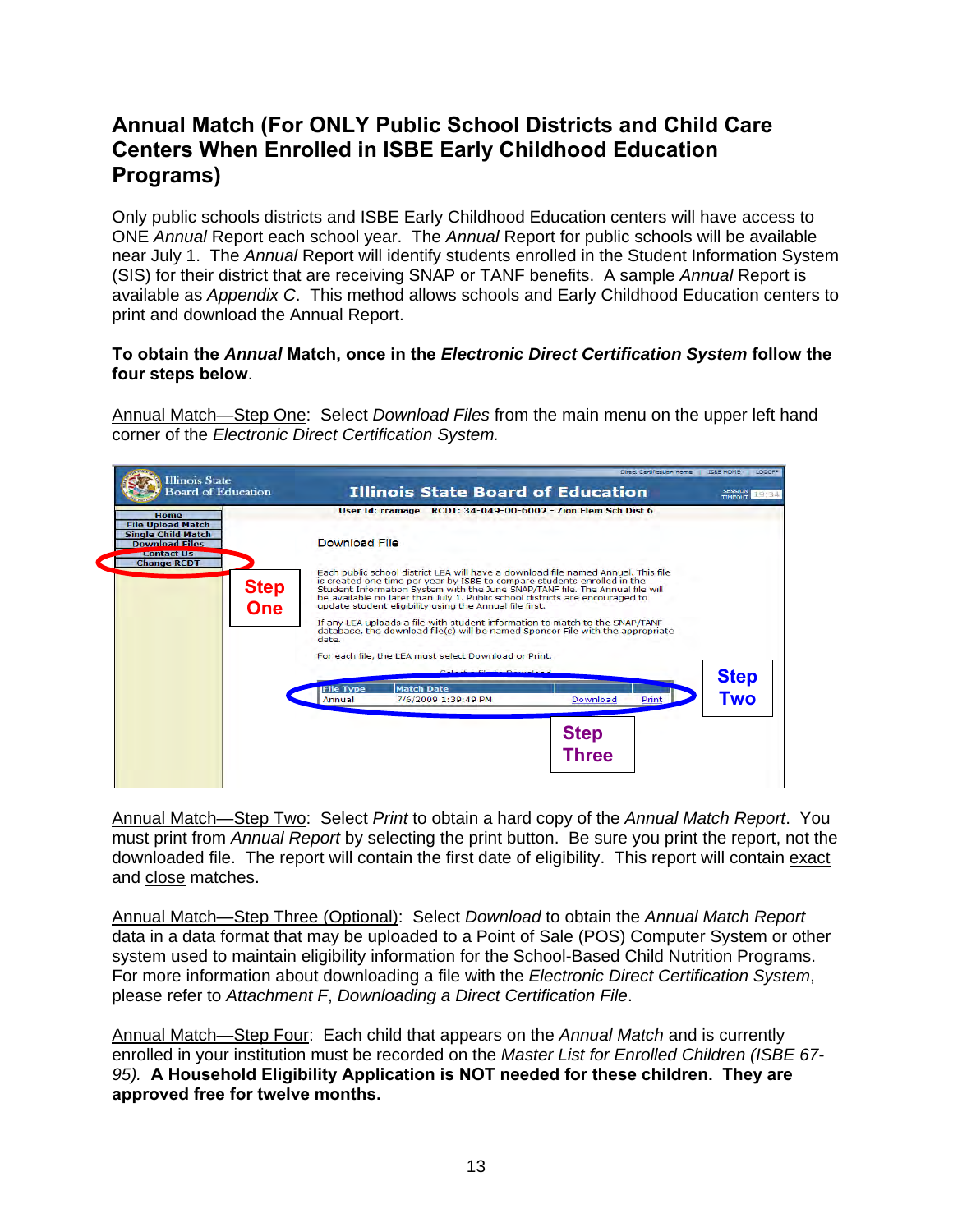# **Using the Direct Certification Results**

The *Electronic Direct Certification System* allows institutions to certify children for free meals based on the children receiving SNAP and/or TANF benefits. It is the responsibility of your institution to have reports to backup the results of Direct Certification process. Make sure you have an official dated report, printed for every child you will claim free based on Direct Certification. As mentioned earlier, if you have more than one site, complete your searches so the children are grouped together by site so they appear on the same report.

Reports will contain *Exact Matches* and *Close Matches*. All of the reports will include:

• First name

- Street address • City
- Last name
- Birth date • Sex
- State
- Zip code
- Case number
- 

All matches, both exact matches and close matches, must be reviewed in order to determine the child(ren) on the report is the actual child(ren) enrolled at your child care institution. If you determine a child on the report is not the child enrolled at your center, mark through the child's name to show you will not claim the child for free meal benefits.

Each Direct Certification Report (Sponsor, Single Child Look-up, or Annual Report) is dated the day the report is printed.

Using Direct Certification Results - Updated May 2013

• Children approved through direct certification must be updated annually and may not be more than 12 months old and are considered current and valid until the last day of the month in which the form was dated one year earlier.

All children listed on the Direct Certification Report must be recorded on the *Master List of Enrolled Children*, enter the effective dates and eligibility category. Don't forget you still need a CACFP Annual Enrollment Form for each child.

**SPECIAL NOTE:** All reports are confidential and should be provided only to those who work directly with certifying meal benefits. All records should be maintained in a confidential and secure area. Maintain records for three years plus the current fiscal year.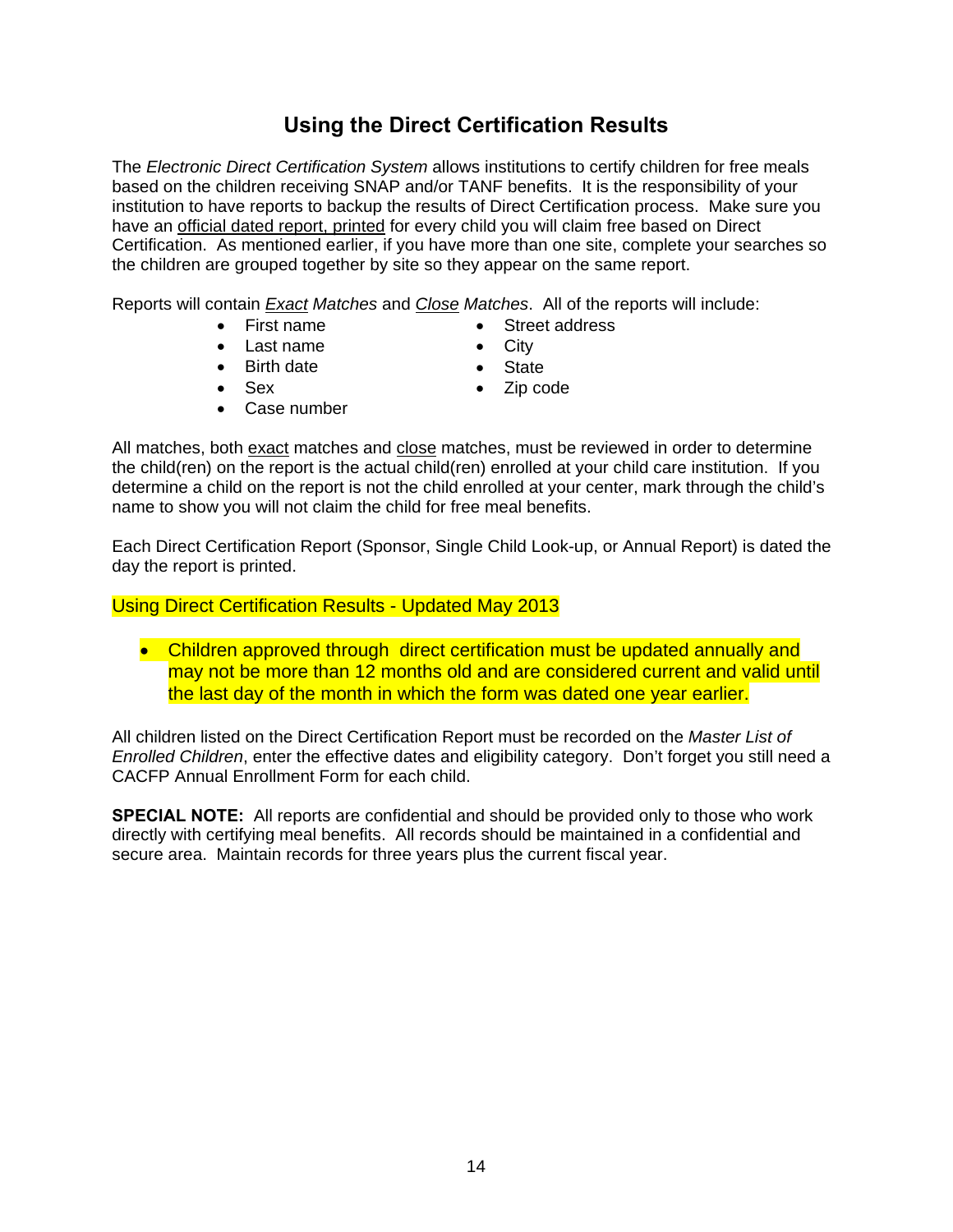### **Extended Categorical Eligibility**

The policy for Extended Categorical Eligibility changed in 2009 to allow free meals and snacks for children who are members of the household receiving assistance under the Supplemental Nutrition Assistance Program (SNAP) or Temporary Assistance to Needy Families (TANF) Program. The policy states a valid SNAP or TANF case number now allows **ALL children** in the same family to be automatically eligible for free meals. The SNAP or TANF case number can belong to any member of the family, a child or an adult. The USDA definition for *family* means *a group of related or nonrelated individuals, who are not residents of an institution or boarding house, but who are living as one economic unit.*

Extended Categorical Eligibility can be given to all children listed on the Household Eligibility Application when a valid SNAP or TANF case number is given for any member of that family. The application is documentation that all the children should receive free meal benefits.

Extended Categorical Eligibility can also be given to children within the same family when a child is identified on the Direct Certification Report. If there are three children at your center from the same family and only one is identified through the *Electronic Direct Certification System*, the other two children can be approved for free meal benefits through the Extended Categorical Eligibility. To document that Extended Categorical Eligibility is going to be given to the two other children, write their names *clearly* on the Direct Certification Report by the name of the child identified on the report. Record all children's names and information on the *Master List of Enrolled Children* (ISBE 67-95). The Master List has been updated to include columns with effective dates for both Household Eligibility Applications and Direct Certification. The Master List also includes a box to mark when a child is approved using Extended Categorical Eligibility. The CACFP Annual Enrollment form will validate the children in the family.

**IMPORTANT:** Documentation must be maintained to show how a child was approved to receive meal benefits. The Extended Categorical Eligibility is good for 12 months.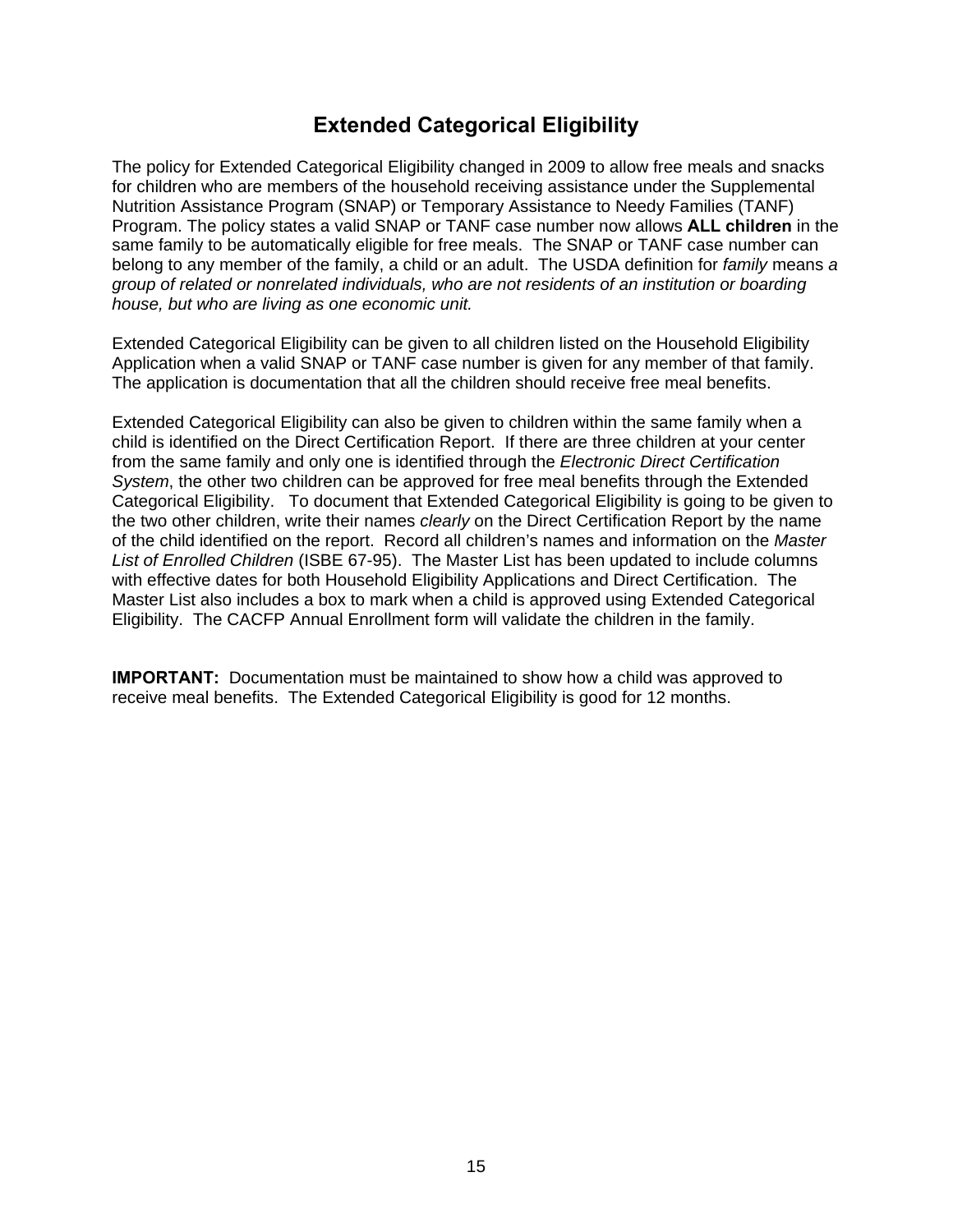# **Electronic Direct Certification System Screens**

This document was updated to follow the regulations of the Child and Adult Care Food Program. It was originally written for sponsors of the National School Lunch Program (NSLP), which is why all computer screens are written for local educational agencies (LEAs). Please follow this written document, not the content on the screens, which apply to the NSLP.

#### **Home Page**

| <b>Illinois State</b>                                                                               | Direct Certification Home                                                                                                                                                                                                                                                                                                                                                                                                                                                                                                                                                                                                                                                                                                                                                                                                                                                                                                                                                                                                                                                                                                                                                                                                                                                                                                                                                                                                                                                  | <b>ISBE HOME</b><br>LOGOL |
|-----------------------------------------------------------------------------------------------------|----------------------------------------------------------------------------------------------------------------------------------------------------------------------------------------------------------------------------------------------------------------------------------------------------------------------------------------------------------------------------------------------------------------------------------------------------------------------------------------------------------------------------------------------------------------------------------------------------------------------------------------------------------------------------------------------------------------------------------------------------------------------------------------------------------------------------------------------------------------------------------------------------------------------------------------------------------------------------------------------------------------------------------------------------------------------------------------------------------------------------------------------------------------------------------------------------------------------------------------------------------------------------------------------------------------------------------------------------------------------------------------------------------------------------------------------------------------------------|---------------------------|
| <b>Board of Education</b>                                                                           | <b>Illinois State Board of Education</b>                                                                                                                                                                                                                                                                                                                                                                                                                                                                                                                                                                                                                                                                                                                                                                                                                                                                                                                                                                                                                                                                                                                                                                                                                                                                                                                                                                                                                                   | <b>TIMEOUT</b>            |
| Home                                                                                                | User Id: RCDT582 RCDT: 04-101-12-2022 - Harlem Unit Sch Dist 122                                                                                                                                                                                                                                                                                                                                                                                                                                                                                                                                                                                                                                                                                                                                                                                                                                                                                                                                                                                                                                                                                                                                                                                                                                                                                                                                                                                                           |                           |
| <b>File Upload Match</b><br><b>Single Child Match</b><br><b>Download Files</b><br><b>Contact Us</b> | Beginning with the school year 2009–2010, Direct Certification in Illinois must<br>be conducted using the Electronic Direct Certification System. The local<br>educational agency (LEA) agrees to follow all rules and regulations regarding<br>the use of this data including confidentiality and disclosure. Such language<br>requirements are found in the School-Based Child Nutrition Programs<br>Permanent Agreement. The LEA qualifies a student for free meals/milk based<br>on data in this system that has been provided by the Illinois Department of<br>Human Services, the state agency that administers the Supplemental Nutrition<br>Assistance Program (SNAP) (formerly the Food Stamp Program) and Temporary<br>Assistance for Needy Families (TANF).<br>Direct Certification:<br>• Is the process which LEAs certify children who are members of<br>households receiving assistance under the Supplemental Nutrition<br>Assistance Program and/or Temporary Assistance to Needy Families as<br>eligible for free school meals/milk<br>. Replaces the requirement for a household to complete the Household<br>Eligibility Application to receive free meal/milk benefits<br>• Is not subject to verification requirements<br>• Is a requirement of the National School Lunch Program<br>Refer to the Direct Certification Guidance Document located here for additional<br>information and specific requirements about the Direct Certification Process. |                           |
|                                                                                                     |                                                                                                                                                                                                                                                                                                                                                                                                                                                                                                                                                                                                                                                                                                                                                                                                                                                                                                                                                                                                                                                                                                                                                                                                                                                                                                                                                                                                                                                                            |                           |

#### **File Upload Match**

| Illinois State                                                                                      |                                                                                                                                                                                                                                                                                                                                                                                                                                                                                                                                                                                                                   | ISBEHOME |         |
|-----------------------------------------------------------------------------------------------------|-------------------------------------------------------------------------------------------------------------------------------------------------------------------------------------------------------------------------------------------------------------------------------------------------------------------------------------------------------------------------------------------------------------------------------------------------------------------------------------------------------------------------------------------------------------------------------------------------------------------|----------|---------|
| <b>Board of Education</b>                                                                           | <b>Illinois State Board of Education</b>                                                                                                                                                                                                                                                                                                                                                                                                                                                                                                                                                                          |          | TIMEDUT |
| Home                                                                                                | User Id: RCDT582 RCDT: 04-101-12-2022 - Harlem Unit Sch Dist 122                                                                                                                                                                                                                                                                                                                                                                                                                                                                                                                                                  |          |         |
| <b>File Upload Match</b><br><b>Single Child Match</b><br><b>Download Files</b><br><b>Contact Us</b> | <b>File Upload Match</b>                                                                                                                                                                                                                                                                                                                                                                                                                                                                                                                                                                                          |          |         |
|                                                                                                     | An LEA may upload student information to the Electronic Direct Certification<br>System. The system compares student information with SNAP/TANF data.<br>Matched student information will be available in a report or downloadable file<br>on the Download Files page. A report created by the LEA with an uploaded<br>student file is named Sponsor File with the appropriate date. There is no limit<br>to the number of file uploads by an LEA. Once the system has completed the<br>match, you will be automatically transferred to the Download Files page. The<br>most current file will be the bottom file. |          |         |
|                                                                                                     | The file format for this upload file match must be a comma delimited file with<br>the following fields:                                                                                                                                                                                                                                                                                                                                                                                                                                                                                                           |          |         |
|                                                                                                     | · First name<br>• Last name<br>• Gender ( $F = female, M = male$ )<br>· Birth date (month/day/year, 01/01/1970)                                                                                                                                                                                                                                                                                                                                                                                                                                                                                                   |          |         |
|                                                                                                     | Refer to the Direct Certification Guidance Document which is located here for<br>complete information on creating a comma delimited file or if you are unable to<br>provide the four required fields.                                                                                                                                                                                                                                                                                                                                                                                                             |          |         |
|                                                                                                     | Select a File to Upload                                                                                                                                                                                                                                                                                                                                                                                                                                                                                                                                                                                           |          |         |
|                                                                                                     | Select a File                                                                                                                                                                                                                                                                                                                                                                                                                                                                                                                                                                                                     |          |         |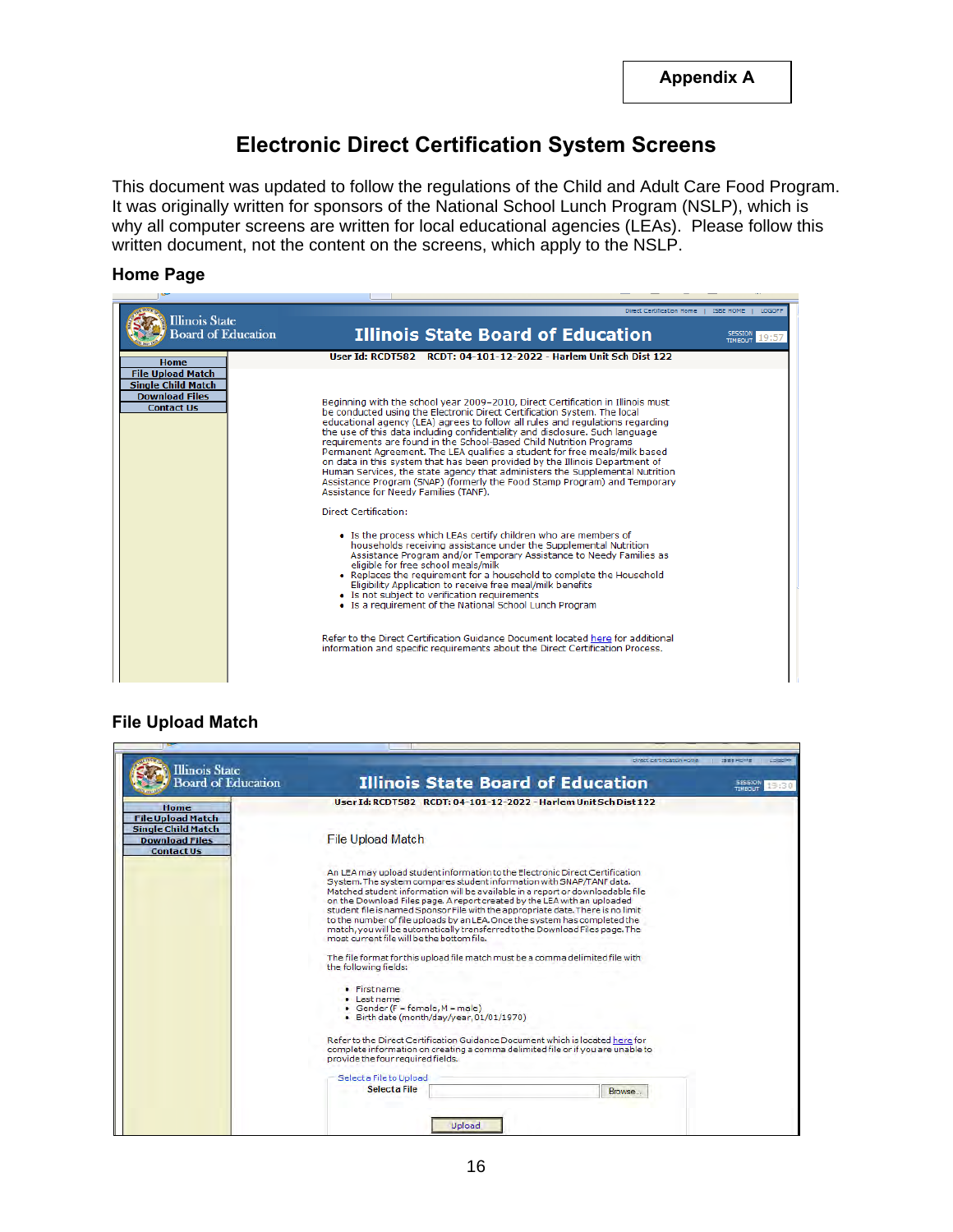# **Single Child Match**

| <b>Illinois</b> State<br><b>Board of Education</b>                                                  | <b>Illinois State Board of Education</b>                                                                                                                                                                                                                                                                                           | ISBE HOME<br>TIMEDUIT |
|-----------------------------------------------------------------------------------------------------|------------------------------------------------------------------------------------------------------------------------------------------------------------------------------------------------------------------------------------------------------------------------------------------------------------------------------------|-----------------------|
| Home                                                                                                | User Id: RCDT582 RCDT: 04-101-12-2022 - Harlem Unit Sch Dist 122                                                                                                                                                                                                                                                                   |                       |
| <b>File Upload Match</b><br><b>Single Child Match</b><br><b>Download Files</b><br><b>Contact Us</b> | Single Child Match                                                                                                                                                                                                                                                                                                                 |                       |
|                                                                                                     | An LEA may look up a single student using two different search criteria:                                                                                                                                                                                                                                                           |                       |
|                                                                                                     | 1. SNAP/TANF case number or                                                                                                                                                                                                                                                                                                        |                       |
|                                                                                                     | 2. first name, last name, and city.                                                                                                                                                                                                                                                                                                |                       |
|                                                                                                     | When you look up a single child by Case Number, use the SNAP/TANF 10-13<br>digit case number.                                                                                                                                                                                                                                      |                       |
|                                                                                                     | When you look up a single child by Name and Address, the first and last name<br>are required fields. The city is an optional field.                                                                                                                                                                                                |                       |
|                                                                                                     | Lists with child(ren) that match exactly or that are close will appear. Each LEA<br>must select the child(ren) that is (are) enrolled in their school by selecting Add<br>to Report. When the LEA completes their search, select Edit Report to review<br>the children names or Print Report to print the report for your records. |                       |
|                                                                                                     | Select a Search Criteria                                                                                                                                                                                                                                                                                                           |                       |
|                                                                                                     | G Case Number Na <sup>2</sup> ne and Address                                                                                                                                                                                                                                                                                       |                       |
|                                                                                                     |                                                                                                                                                                                                                                                                                                                                    |                       |
|                                                                                                     | Search Criteria<br><b>Case Number</b>                                                                                                                                                                                                                                                                                              |                       |
|                                                                                                     |                                                                                                                                                                                                                                                                                                                                    |                       |
|                                                                                                     |                                                                                                                                                                                                                                                                                                                                    |                       |
|                                                                                                     | Search                                                                                                                                                                                                                                                                                                                             |                       |
|                                                                                                     |                                                                                                                                                                                                                                                                                                                                    |                       |

#### **Download Files**

| <b>Illinois</b> State<br><b>Board of Education</b>                                                          |                      | <b>Illinois State Board of Education</b>                                                                                                                                                                                                                                                                                                                                                  |          | <b>Flower 2 centre office beauty</b> | ISEE HOME<br>LOGOFF<br><b>SESSION</b><br>9:56 |
|-------------------------------------------------------------------------------------------------------------|----------------------|-------------------------------------------------------------------------------------------------------------------------------------------------------------------------------------------------------------------------------------------------------------------------------------------------------------------------------------------------------------------------------------------|----------|--------------------------------------|-----------------------------------------------|
|                                                                                                             |                      | User Id: RCDT582 RCDT: 04-101-12-2022 - Harlem Unit Sch Dist 122                                                                                                                                                                                                                                                                                                                          |          |                                      | TIMEDUT                                       |
| Home<br><b>File Upload Match</b><br><b>Single Child Match</b><br><b>Download Files</b><br><b>Contact Us</b> | <b>Download File</b> |                                                                                                                                                                                                                                                                                                                                                                                           |          |                                      |                                               |
|                                                                                                             |                      | Each public school district LEA will have a download file named Annual. This file<br>is created one time per year by ISBE to compare students enrolled in the<br>Student Information System with the June SNAP/TANF file. The Annual file will<br>be available no later than July 1. Public school districts are encouraged to<br>update student eligibility using the Annual file first. |          |                                      |                                               |
|                                                                                                             | date.                | If any LEA uploads a file with student information to match to the SNAP/TANF<br>database, the download file(s) will be named Sponsor File with the appropriate                                                                                                                                                                                                                            |          |                                      |                                               |
|                                                                                                             |                      | For each file, the LEA must select Download or Print.                                                                                                                                                                                                                                                                                                                                     |          |                                      |                                               |
|                                                                                                             |                      | Select a file to Download                                                                                                                                                                                                                                                                                                                                                                 |          |                                      |                                               |
|                                                                                                             | <b>File Type</b>     | <b>Match Date</b>                                                                                                                                                                                                                                                                                                                                                                         |          |                                      |                                               |
|                                                                                                             | Annual               | 6/25/2009 3:29:49 PM                                                                                                                                                                                                                                                                                                                                                                      | Download | Print                                |                                               |
|                                                                                                             |                      |                                                                                                                                                                                                                                                                                                                                                                                           |          |                                      |                                               |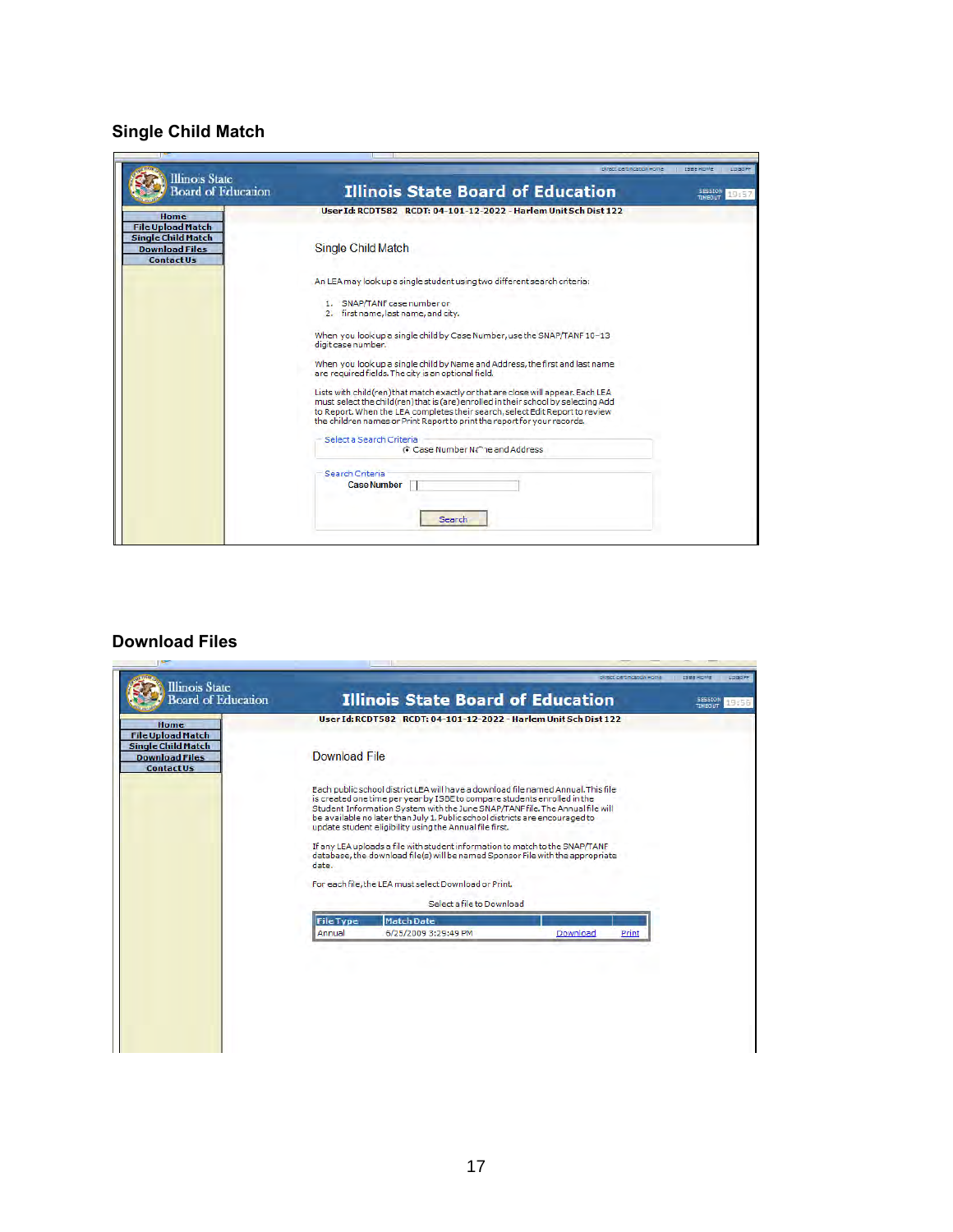#### **Contact Us**

| <b>Illinois</b> State<br><b>Board of Education</b>                                                          | Direct Zio Uncaditor Home<br><b>Illinois State Board of Education</b>                                                                                                                                                                                                                                                                                                                                                                                                                                                                                                                                                                                                                                                                                                                   | ISBEHOME / LOGOFF<br><b>SESSION</b><br>19:58<br><b>TIMEDUT</b> |
|-------------------------------------------------------------------------------------------------------------|-----------------------------------------------------------------------------------------------------------------------------------------------------------------------------------------------------------------------------------------------------------------------------------------------------------------------------------------------------------------------------------------------------------------------------------------------------------------------------------------------------------------------------------------------------------------------------------------------------------------------------------------------------------------------------------------------------------------------------------------------------------------------------------------|----------------------------------------------------------------|
| Home<br><b>File Upload Match</b><br><b>Single Child Match</b><br><b>Download Files</b><br><b>Contact Us</b> | User Id: RCDT582 RCDT: 04-101-12-2022 - Harlem Unit Sch Dist 122<br>In order to assist local educational agencies with the Electronic Direct<br>Certification Process, we developed a guidance document which is located<br>here specific to this system. Please carefully review this document as well as<br>the posted frequently asked questions.<br>If you have questions after reviewing the quidance document, please contact<br>the following:<br>. For questions specific to IWAS, contact the ISBE Technology Support at<br>217/558-3600<br>. For questions specific to the Electronic Direct Certification System or<br>Process, contact ISBE Nutrition Programs Division at 800/545-7892 or<br>217/782-2491. An electronic mail message may also be sent to<br>cnp@isbe.net. |                                                                |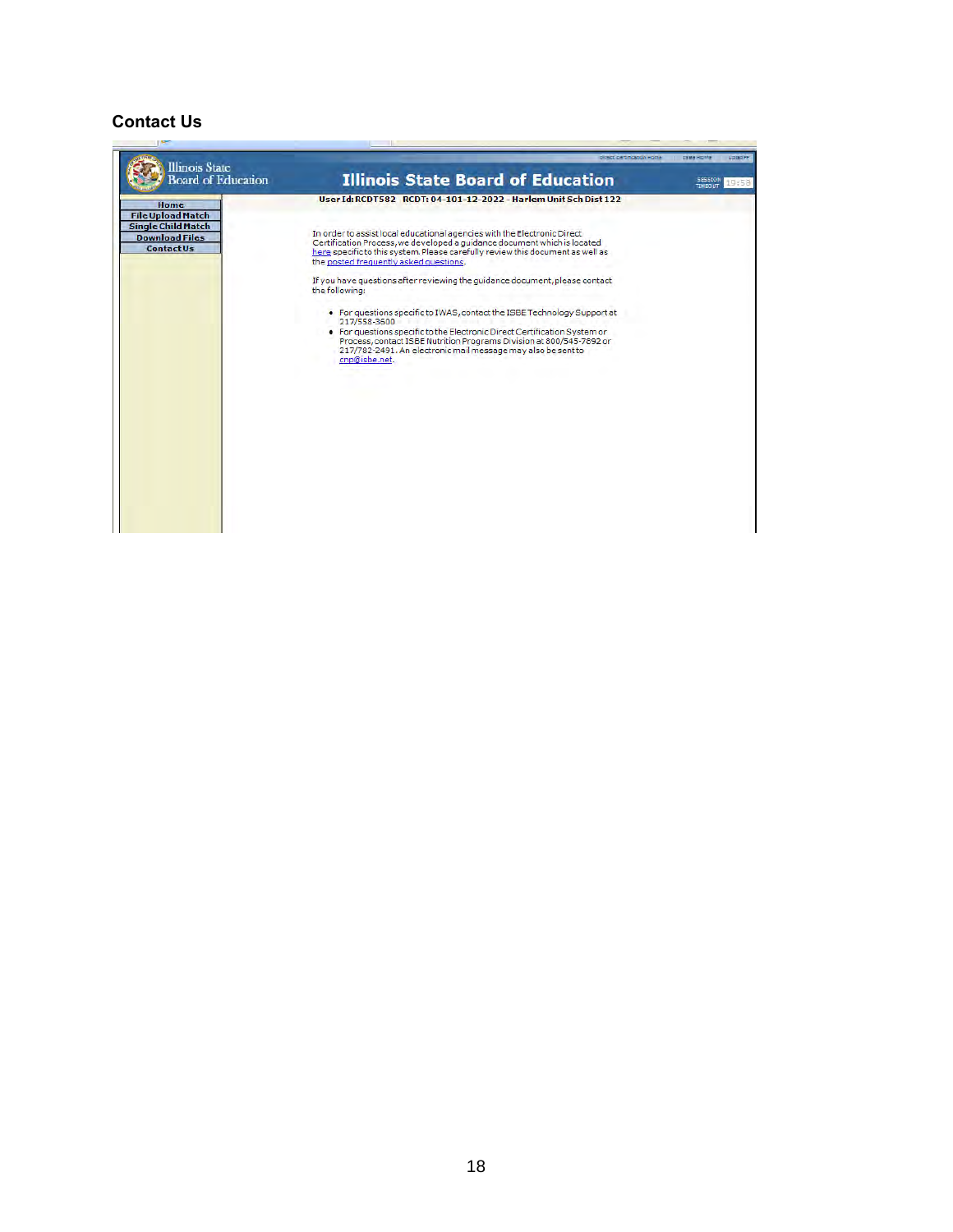### **How to Create a Comma-Delimited File**

There are two options for creating your comma-delimited file. The first option is to use Microsoft<sup>®</sup> Excel and the second option is to use Notepad. Below you will find instructions for both options. Also keep in mind that the required fields are extremely case sensitive and will not download if any fields are entered incorrectly or out of order.

EXCEL—Follow the steps below to create a comma-delimited file using Microsoft® Excel.

#### **Step One: Open Microsoft<sup>®</sup> Excel.**

|       |  | $\leq$ |  |            |  |
|-------|--|--------|--|------------|--|
| Ready |  |        |  | <b>NUM</b> |  |

**Step Two:** Enter the required data. The file format is as follows:

- Column A: First Name
- Column B: Last Name
- Column C: Gender  $(F = Female, M = Male)$
- Column D: Birth Date (Month/Day/Year, 01/01/1970)
- Column E: Unique Identifier (Optional)

The number of children entered will vary by sponsor. Once the file contains all of the required data for all children you wish to upload, proceed to the next step. **NOTE:** File cannot contain a header row and must follow this format exactly.

**Step Three:** Select *File, Save As* from the Excel Menu.

| File | Edit View Insert Format Tools Data Window          | Help |                  |                                      |        |    |   |     | Type a question for help |   | $F \times$  |
|------|----------------------------------------------------|------|------------------|--------------------------------------|--------|----|---|-----|--------------------------|---|-------------|
|      | $Ctr1 + N$<br>New                                  |      |                  | T N - 2 E + 2   2   2   2   100% P @ |        |    |   |     |                          |   |             |
|      | $Ctr1+O$<br>Open                                   |      |                  | S % , 3 . THE FILE , O . A . E       |        |    |   |     |                          |   |             |
|      | Close                                              |      | hanger End Rewew |                                      |        |    |   |     |                          |   |             |
| a    | $Ctr1+S$<br>Save                                   |      |                  |                                      |        |    |   |     |                          |   |             |
|      | Save As                                            | F    | G                | H                                    | т      | J. | K | ı   | M                        | N | $\circ \pi$ |
| g.   | Save as Web Page                                   |      |                  |                                      |        |    |   |     |                          |   |             |
|      | Save Workspace                                     |      |                  |                                      |        |    |   |     |                          |   |             |
| 10   | File Search                                        |      |                  |                                      |        |    |   |     |                          |   |             |
|      | Permission<br>٠                                    |      |                  |                                      |        |    |   |     |                          |   |             |
|      | Web Page Preview                                   |      |                  |                                      |        |    |   |     |                          |   |             |
|      | Page Setup                                         |      |                  |                                      |        |    |   |     |                          |   |             |
|      | <b>Print Area</b><br>٠                             |      |                  |                                      |        |    |   |     |                          |   |             |
| a    | <b>Print Preview</b>                               |      |                  |                                      |        |    |   |     |                          |   |             |
| s    | $Ctrl + P$<br>Print                                |      |                  |                                      |        |    |   |     |                          |   |             |
|      | Send To<br>٠                                       |      |                  |                                      |        |    |   |     |                          |   |             |
|      | Properties                                         |      |                  |                                      |        |    |   |     |                          |   |             |
|      | 1 Vist of Selected Sponsors for WEB - July 1, 200  |      |                  |                                      |        |    |   |     |                          |   |             |
|      | 2 Vist of Selected Sponsors for WEB - July 1, 200  |      |                  |                                      |        |    |   |     |                          |   |             |
|      | 3 \Documents and Settings\rramage\Des\Book1.csv    |      |                  |                                      |        |    |   |     |                          |   |             |
|      | 4 \Documents and Settin \Test DC June 26, 2009.csv |      |                  |                                      |        |    |   |     |                          |   |             |
|      | Exit                                               |      |                  |                                      |        |    |   |     |                          |   |             |
|      |                                                    |      |                  |                                      |        |    |   |     |                          |   |             |
|      |                                                    |      |                  |                                      |        |    |   |     |                          |   |             |
|      |                                                    |      |                  |                                      |        |    |   |     |                          |   |             |
|      |                                                    |      |                  |                                      |        |    |   |     |                          |   |             |
|      |                                                    |      |                  |                                      |        |    |   |     |                          |   |             |
|      |                                                    |      |                  |                                      |        |    |   |     |                          |   |             |
|      |                                                    |      |                  |                                      |        |    |   |     |                          |   |             |
|      | $H \leftarrow H \setminus \text{Book1}$            |      |                  |                                      | $\leq$ |    |   | on. |                          |   | >1          |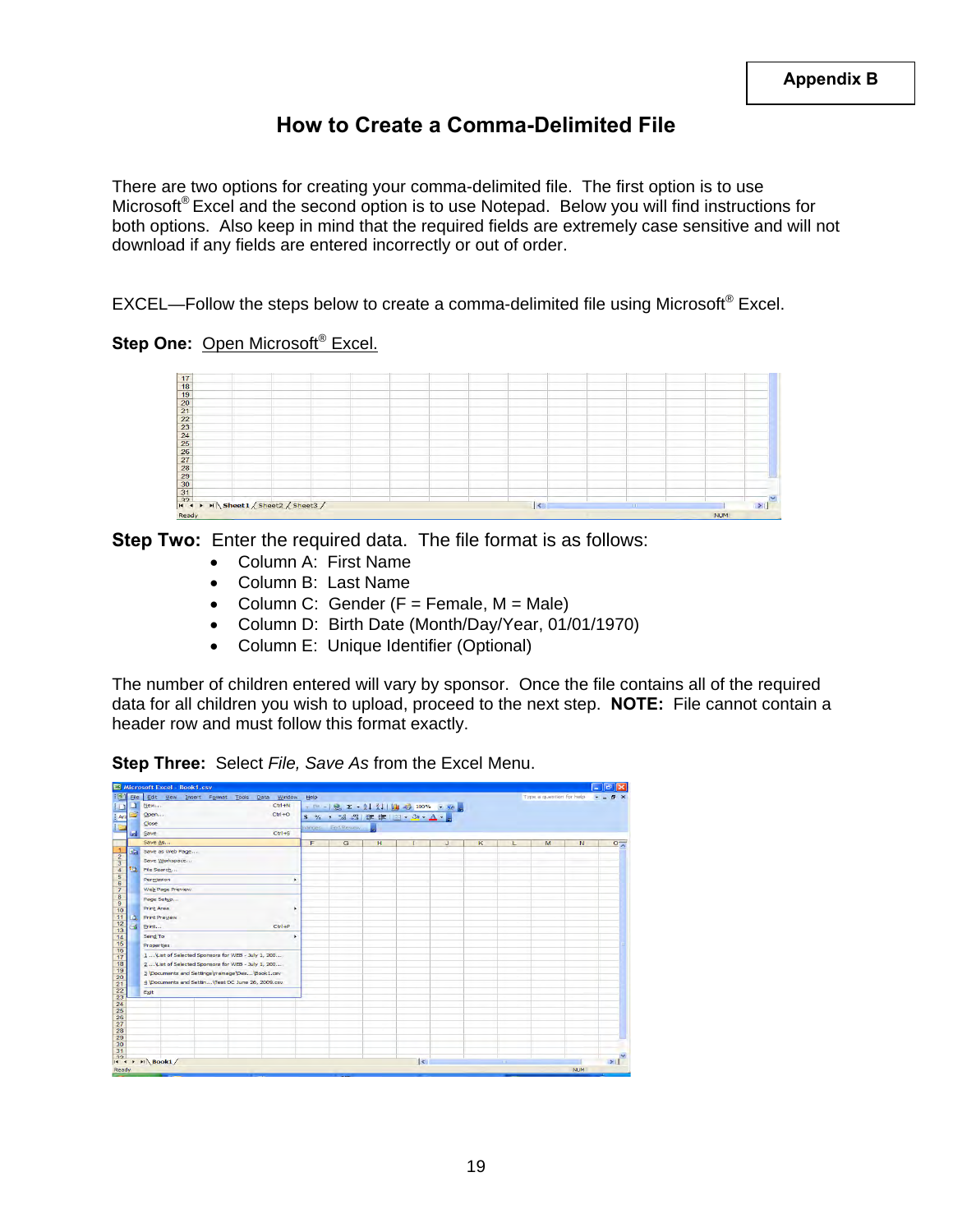**Step Four:** Enter a file name as requested. For the *Save as Type,* select *CSV (commadelimited) (\*.csv)*, and then click *Save.*

| Save in:                          | Desktop                                                                                   |                                                                  | v | O 3 Q X D E Tools- |                     |      |
|-----------------------------------|-------------------------------------------------------------------------------------------|------------------------------------------------------------------|---|--------------------|---------------------|------|
| My Recent<br>Documents<br>Desktop | My Documents<br><b>Book1.csv</b><br>test 1.csv<br>Test Batch.csv<br>Test July 1, 2009.csv | <b>Fig.</b> Shortcut to My Computer<br>Test DC June 26, 2009.csv |   |                    |                     |      |
| My Computer                       |                                                                                           |                                                                  |   |                    |                     |      |
| My Documents<br>My Network        | File name:                                                                                | Book1.csv                                                        |   |                    | $\ddot{\mathbf{v}}$ | Save |

**Step Five:** The following message will appear. Click *OK* to save only the active sheet.



**Step Six:** The following message will appear. Click *Yes* to keep the file in the CSV format.



**Step Seven**: The file is now ready to upload to the Electronic Direct Certification System. Follow the directions for the *Sponsor File Upload* found in this Guidance Document.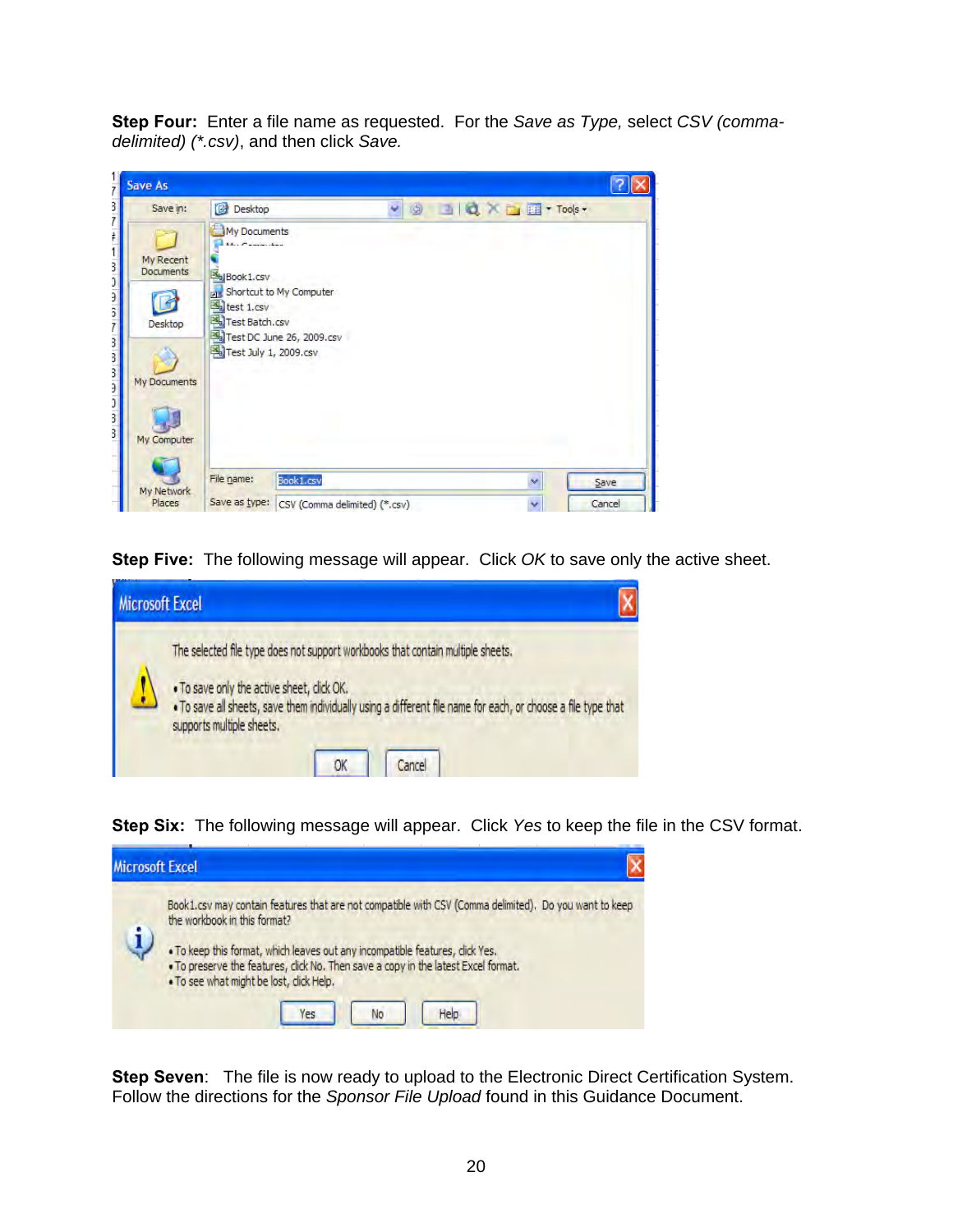NOTEPAD—Follow the steps below to create a comma delimited file using Notepad.

**Step One:** Open Notepad. It can be accessed by clicking on *Start, Accessories,* and then *Notepad.* 



**Step Two:** Enter the required data. The file format is as follows:

First Name,Last Name,Gender (F = Female, M = Male),Birth Date (Month/day/year, 01/01/1970), Unique Identifier (Optional)

Example: Susan,Jones,F,01/01/2001,1234

DO NOT include spaces in the file format.

After each record, select *Enter.* 

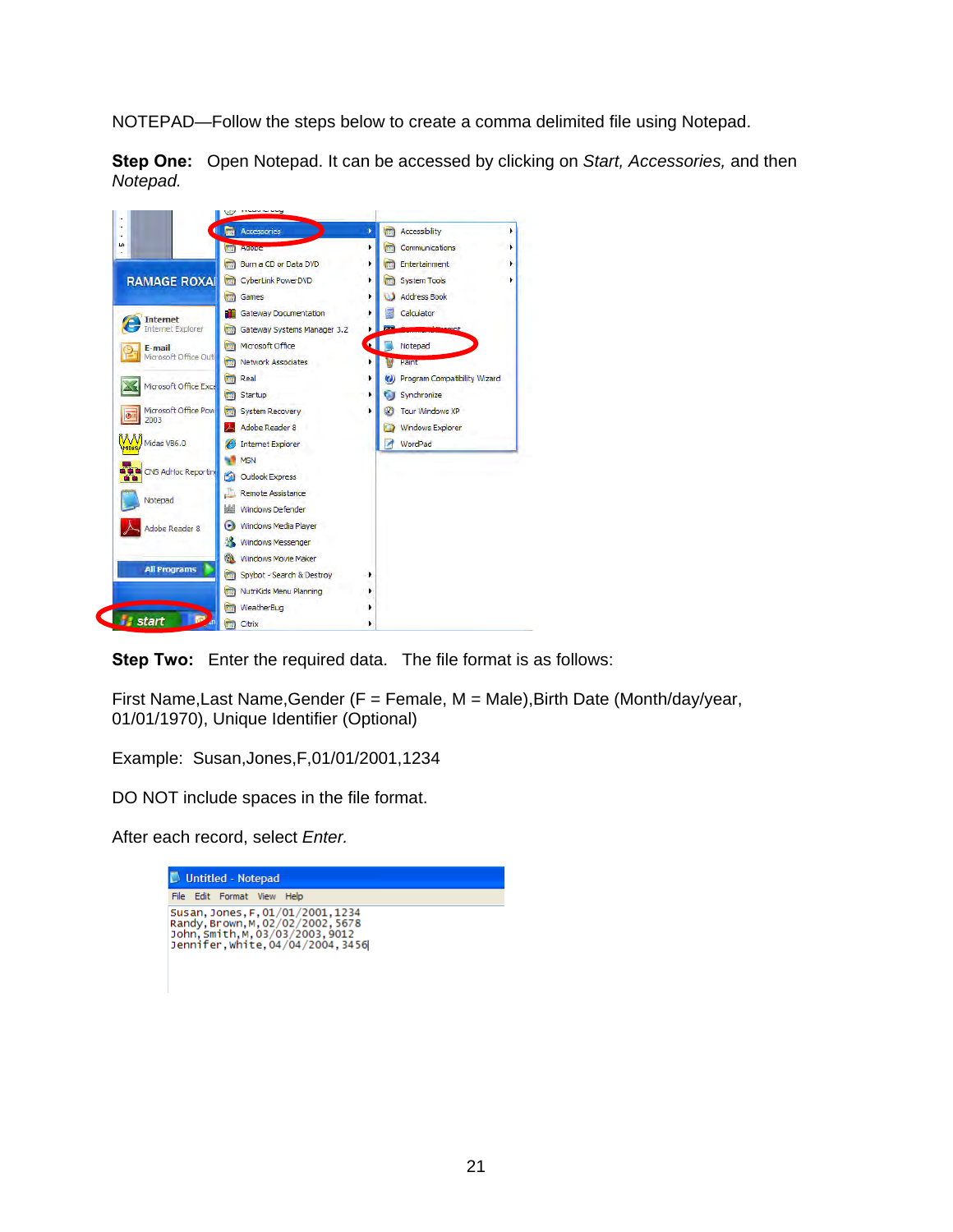**Step Three:** Enter a *File Name* and select *Save.* Make sure the *Save as type* is *Text Documents (\*.txt).* 



**Step Four:** The file is now ready to upload to the Electronic Direct Certification System. Follow the directions for the *Sponsor File Upload* found in this Guidance Document.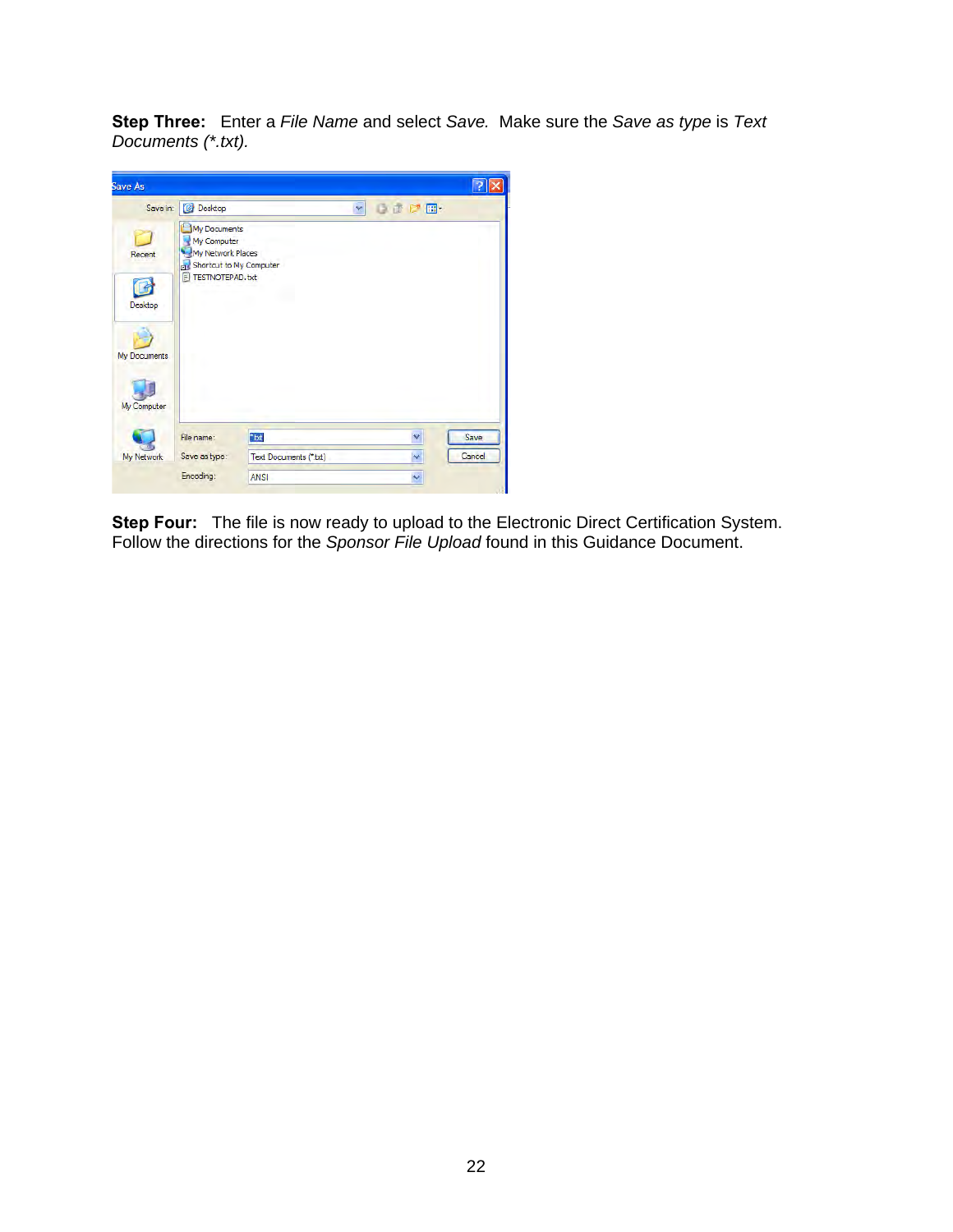# **Sample: Annual Report**

|                                                         |                  |                   |            |                                   |                                                     | Printed On: 7/2/2009 1:52:21 PM                                                |              |                                                           |
|---------------------------------------------------------|------------------|-------------------|------------|-----------------------------------|-----------------------------------------------------|--------------------------------------------------------------------------------|--------------|-----------------------------------------------------------|
|                                                         |                  |                   |            |                                   | <b>Illinois State Board of Education</b>            |                                                                                |              |                                                           |
|                                                         |                  |                   |            |                                   | Direct Certification Annual Report Based on Program |                                                                                |              |                                                           |
|                                                         |                  |                   |            | <b>Participation in July 2009</b> |                                                     |                                                                                |              |                                                           |
|                                                         |                  |                   |            |                                   | Agreement Number: 48-072-31-6004                    |                                                                                |              |                                                           |
| 100 North First Street Springfield, Illinois 62777-0001 |                  |                   |            |                                   |                                                     | An Equal Opportunity/Affirmative Action Employer                               |              |                                                           |
| Jesse H. Rulz                                           |                  |                   |            |                                   |                                                     | Christopher A. Koch, Ed.D.                                                     |              |                                                           |
| Chairman                                                |                  |                   |            |                                   |                                                     |                                                                                |              |                                                           |
| Limestone Walters Elem School                           |                  |                   |            |                                   |                                                     | State Superintendent of Education<br>User First Printed On 7/2/2009 1:13:56 PM |              |                                                           |
| <b>EXACT Matches:</b>                                   |                  |                   |            |                                   |                                                     |                                                                                |              |                                                           |
| <b>First Name</b>                                       | <b>Last Name</b> | <b>Birth Date</b> | <b>Sex</b> | <b>Case Number</b>                | <b>Street Address</b>                               | City                                                                           |              |                                                           |
|                                                         |                  | 01/02/2001        | M          | 94-080-22                         |                                                     | <b>HANNA CITY</b>                                                              | Ш.           |                                                           |
|                                                         |                  | 07/25/1997        | F          | 94-080-22-                        |                                                     | <b>BARTONVILLE</b>                                                             | IL.          |                                                           |
|                                                         |                  |                   |            |                                   |                                                     | Total Number of EXACT Matches:                                                 |              |                                                           |
| <b>CLOSE Matches:</b>                                   |                  |                   |            |                                   |                                                     |                                                                                |              |                                                           |
| <b>First Name</b>                                       | <b>Last Name</b> | <b>Birth Date</b> | <b>Sex</b> | <b>Case Number</b>                | <b>Street Address</b>                               | City                                                                           | <b>State</b> |                                                           |
|                                                         |                  | 08/05/2003        | м          | 96-080-22-                        |                                                     | <b>BARTONVILLE</b>                                                             | IL.          |                                                           |
|                                                         |                  | 07/11/1999        | м          | 94-080-22-                        |                                                     | <b>BARTONVILLE</b>                                                             | IL           | State Zip<br>61536<br>61607<br>2<br>Zip<br>61607<br>61607 |
|                                                         |                  |                   |            |                                   |                                                     | Total Number of CLOSE Matches:                                                 |              | 2                                                         |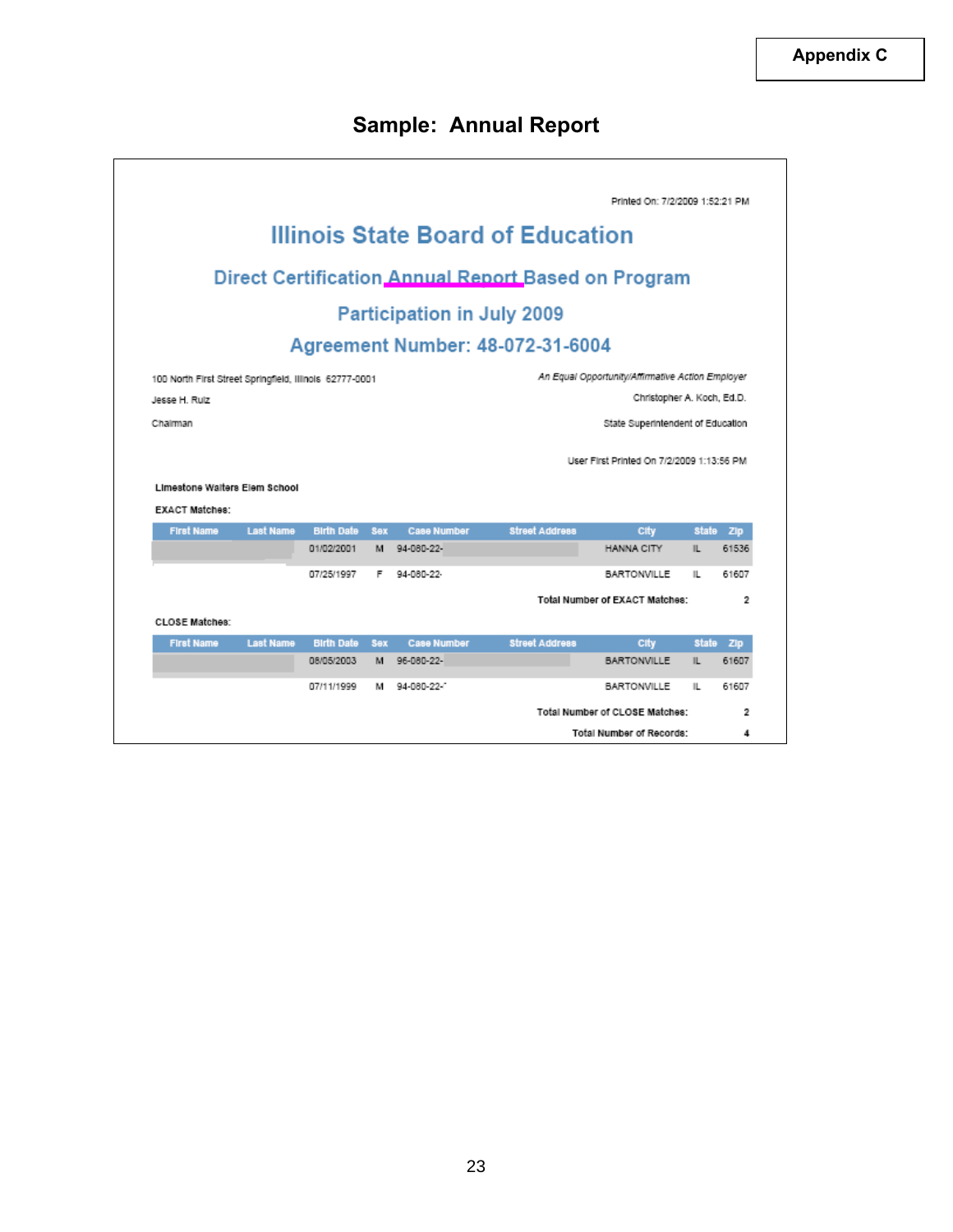# **Sample: Sponsor Report**

| Direct Certification Spensor Report Based on Program<br>Participation in July 2009      |                                                      |
|-----------------------------------------------------------------------------------------|------------------------------------------------------|
|                                                                                         |                                                      |
|                                                                                         |                                                      |
|                                                                                         |                                                      |
| Agreement Number: 55-098-00-5026                                                        |                                                      |
| 100 North First Street Springfield, Illinois 62777-0001                                 | An Equal Opportunity/Althmetive Action Employer      |
| Jesse H. Ruiz                                                                           | Christopher A. Koch, Ed.D.                           |
| Chairman                                                                                | State Superintendent of Education                    |
|                                                                                         |                                                      |
|                                                                                         | User First Printed On 7/7/2009 2:34:35 PM            |
|                                                                                         |                                                      |
| <b>EXACT Matches:</b>                                                                   |                                                      |
| <b>Case Number</b><br><b>First Name</b><br><b>Last Name</b><br><b>Birth Date</b><br>Bax | <b>Street Address</b><br>City<br><b>State</b><br>Zip |
| 07/29/2000<br>м<br>94-057-22-1                                                          | LAKE ZURICH<br>60047<br>IL.                          |
| 11/30/1997<br>04-228-01-<br>м                                                           | CHICAGO<br>IL.<br>60624                              |
| 04/24/2001<br>94-057-22-1<br>۴                                                          | LAKE ZURICH<br>60047<br>IL.                          |
|                                                                                         |                                                      |
| 02/03/2000<br>94 057 :<br>м                                                             | LAKE ZURICH<br>60047<br>IL.                          |
| 11/18/2000<br>94 057-22<br>м                                                            | LAKE ZURICH<br>60047<br>IL.                          |
| 04/13/2002<br>94-030-22-<br>м                                                           | <b>LOMBARD</b><br>IL.<br>60148                       |
| 94 057 22<br>08/15/2000<br>м                                                            | LAKE ZURICH<br>60047<br>п.                           |
| 02/25/2003<br>94-057-22-1<br>я                                                          | LAKE ZURICH<br>60047<br>IL.                          |
| 04/30/1998<br>94-233-22-<br>u                                                           | <b>PALATINE</b><br>60074<br>IL.                      |
| 08/07/1998<br>94-057-22-                                                                | LAKE ZURICH<br>60047<br>IL.                          |
| 03/04/2001<br>94-057-22-1<br>F                                                          | LAKE ZURICH<br>IL.<br>60047                          |
| 94-057-22-<br>02/04/1998<br>F                                                           | 60047<br>LAKE ZURICH<br>IL.                          |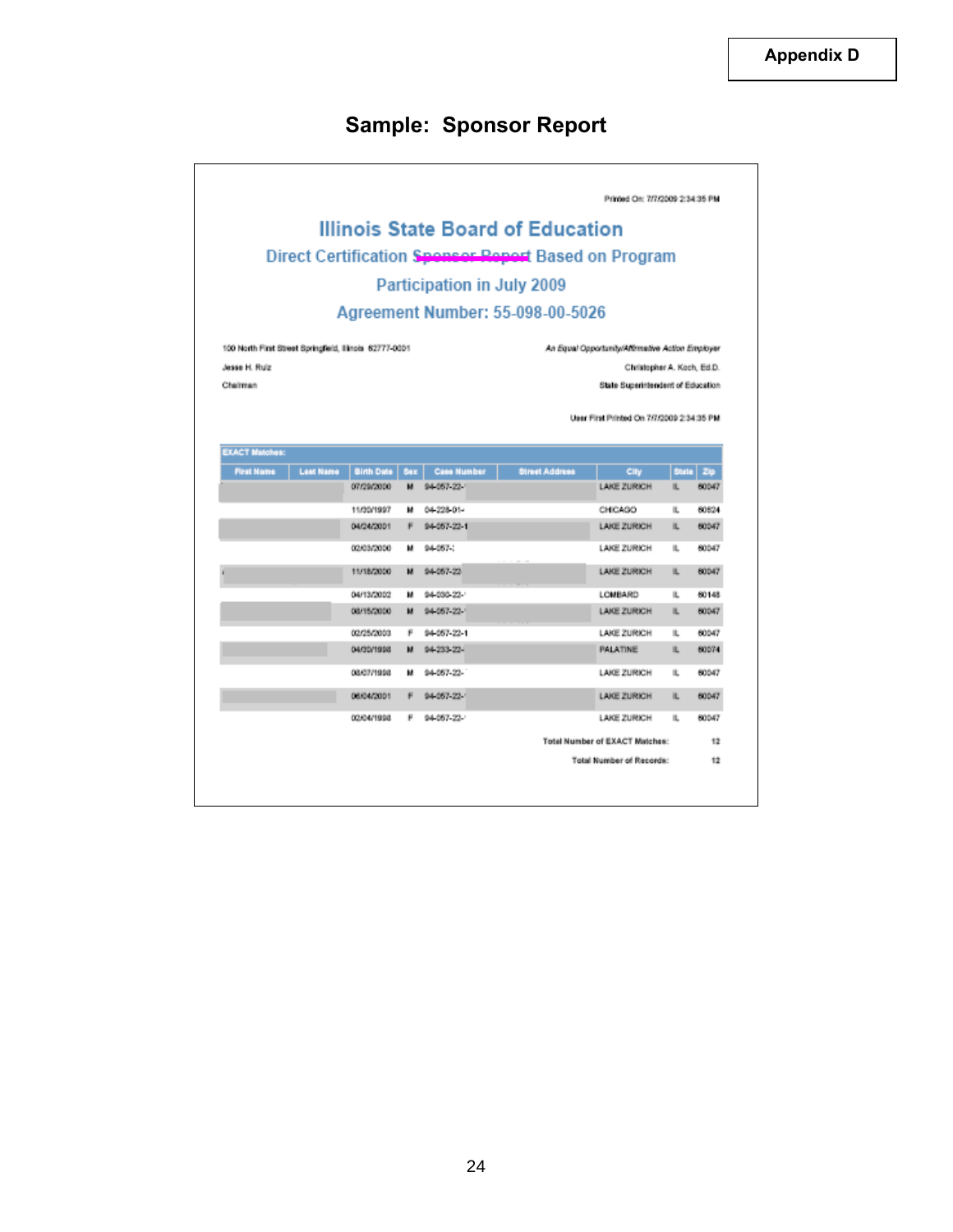# **Sample: Single Child Lookup Report**

|                                                         |                  |                   |            |                              | <b>Illinois State Board of Education</b><br><b>Direct Certification Single Child Lookup Report</b> | Printed On: 7/7/2009 3:11:25 PM                  |              |       |
|---------------------------------------------------------|------------------|-------------------|------------|------------------------------|----------------------------------------------------------------------------------------------------|--------------------------------------------------|--------------|-------|
|                                                         |                  |                   |            |                              |                                                                                                    |                                                  |              |       |
|                                                         |                  |                   |            | <b>Agreement Number: ---</b> |                                                                                                    |                                                  |              |       |
| 100 North First Street Springfield, Illinois 62777-0001 |                  |                   |            |                              |                                                                                                    | An Equal Opportunity/Affirmative Action Employer |              |       |
| Jesse H. Ruiz                                           |                  |                   |            |                              |                                                                                                    | Christopher A. Koch, Ed.D.                       |              |       |
| Chairman                                                |                  |                   |            |                              |                                                                                                    | State Superintendent of Education                |              |       |
| <b>First Name</b>                                       | <b>Last Name</b> | <b>Birth Date</b> | <b>Sex</b> | <b>Case Number</b>           | <b>Street Address</b>                                                                              | <b>City</b>                                      | <b>State</b> | Zip   |
| <b>EXACT Matches</b>                                    |                  |                   |            |                              |                                                                                                    |                                                  |              |       |
|                                                         |                  | 12/14/2006        | F          | 96-107-22-                   |                                                                                                    | <b>JOLIET</b>                                    | IL.          | 60431 |
|                                                         |                  |                   |            |                              |                                                                                                    | <b>Total Number of EXACT Matches:</b>            |              | 1     |
|                                                         |                  |                   |            |                              |                                                                                                    |                                                  |              |       |
|                                                         |                  |                   |            |                              |                                                                                                    |                                                  |              |       |
|                                                         |                  | 02/28/2001        | F          | 94-109-22-                   |                                                                                                    | <b>ROCKFORD</b>                                  | IL           | 61101 |
| <b>CLOSE Matches</b>                                    |                  | 12/08/1992        | M          | 94-213-22-                   |                                                                                                    | CHICAGO                                          | IL           | 60827 |
|                                                         |                  |                   |            |                              |                                                                                                    | <b>Total Number of CLOSE Matches:</b>            |              | 2     |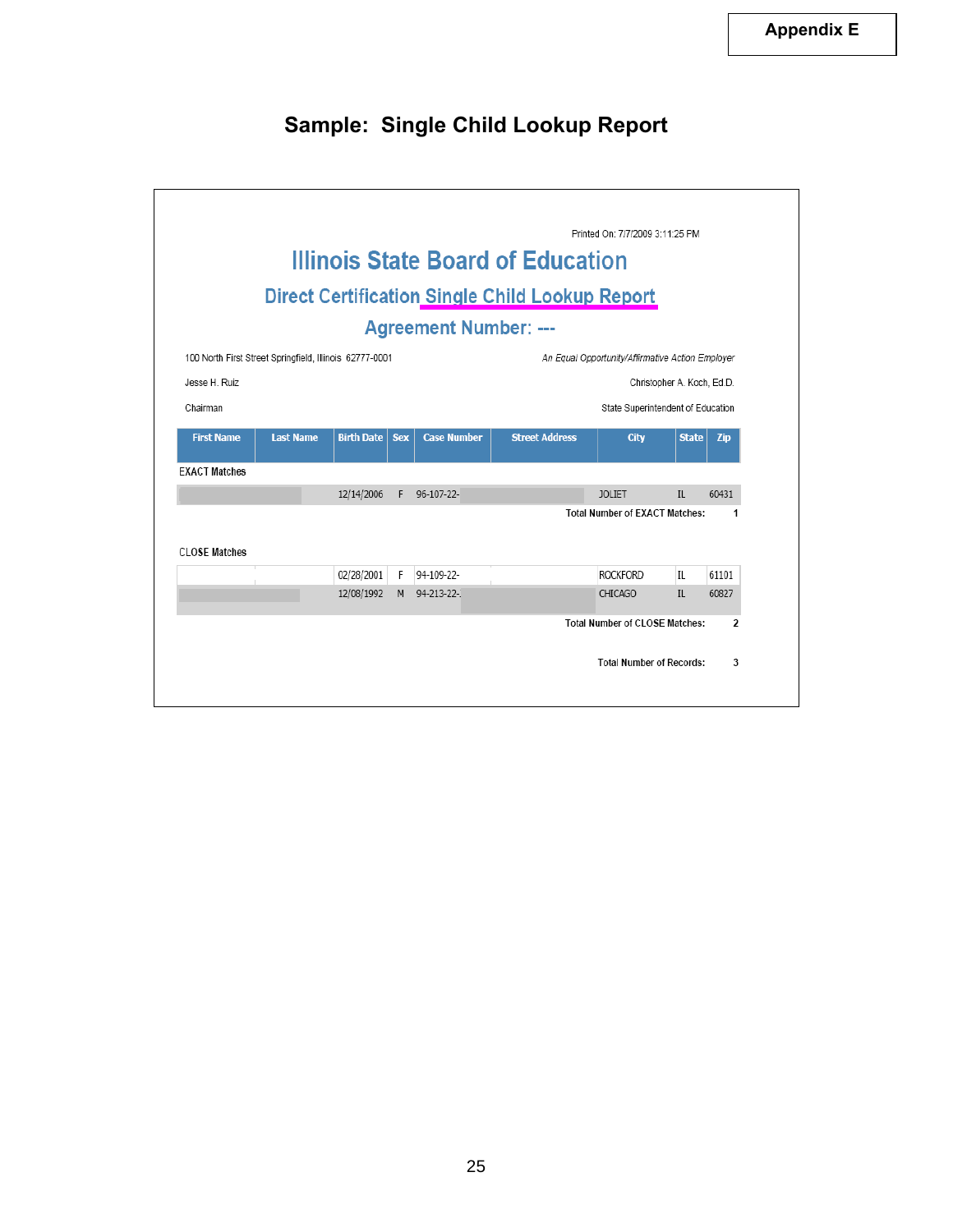### **Downloading a Direct Certification File**

If you choose to download a file in the *Electronic Direct Certification System, in* some instances, the information will be displayed in a format that must be modified. School technology staff can assist with most of these issues. A few of the common issues found are listed below:

- 1) The fields are symbols instead of numbers or the same cells do not show the entire field of data.
	- a. This can be fixed for each column by highlighting the column you wish to fix (hover over the letter at the top of the column, an arrow will appear, then click with your mouse to highlight that column).
	- b. Once the column is highlighted, select *Format* at the top of the screen, then select *Column*. Additional options will appear. Select *Auto Fit Selection*. The column will now display all data.
	- c. This can also be fixed for the entire sheet. Using your mouse, go to the upper left hand corner of the Excel sheet and click on the box between the letter A and the number 1; this will highlight the entire sheet. (See Step C below.) Then follow Step b above.